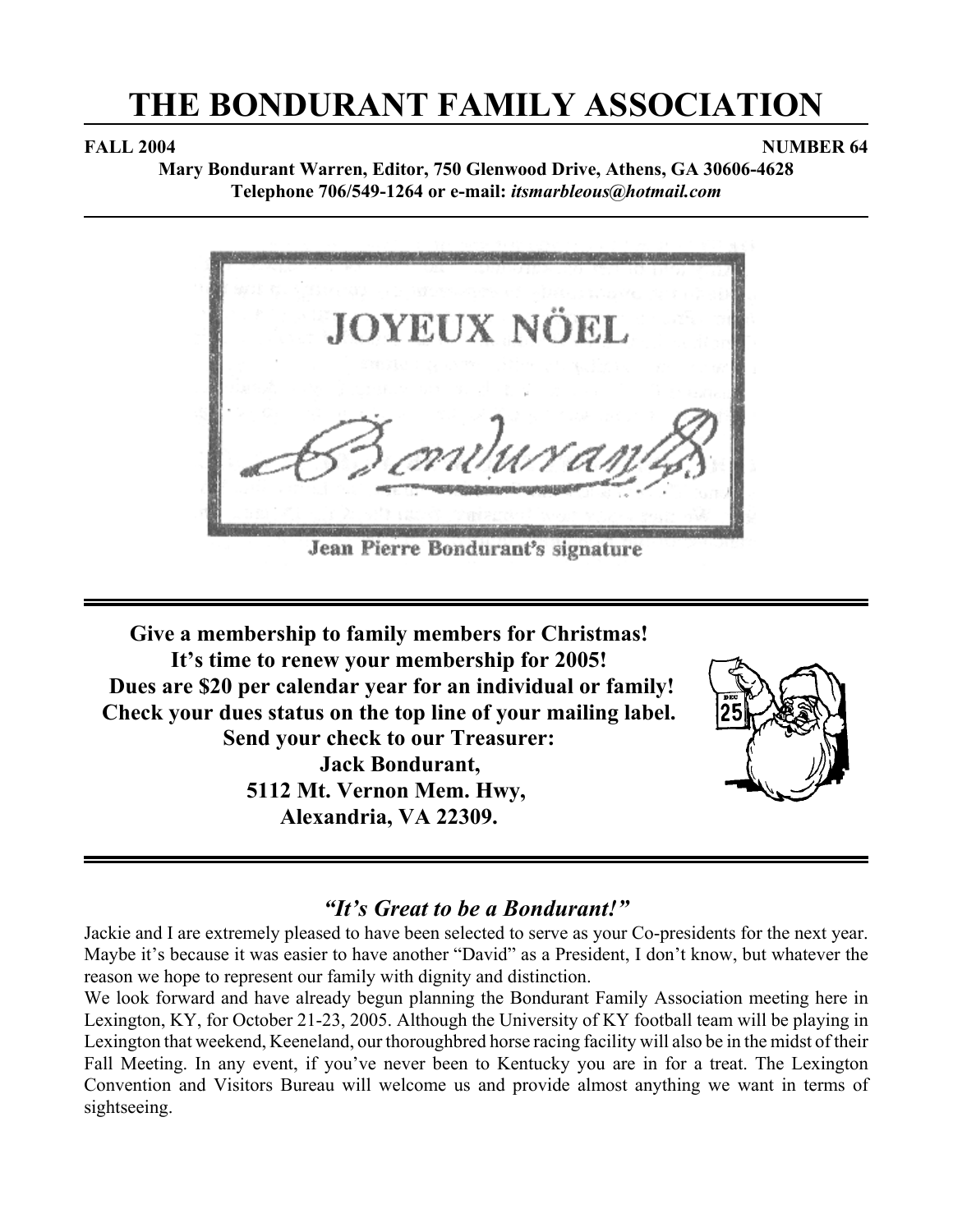The Kentucky Historical Society's Executive Director is a family friend, and is helping put together an interesting and informative presentation on the Bondurant family, as it relates to Lexington, as a true crossroad on the way west.

Jackie and I certainly want to make this meeting the best yet. We will have more details in the near future, to be posted on the website, and published in the newsletter.

**Thank you David and Judy for an excellent and productive term as BFA Co-Presidents. What a hard act to follow!** 

And we would be remiss if we didn't say we all owe Mary Bondurant Warren so much for her education to the Bondurant Family Association. Thanks, Mary, for all you do. Keep it up! We look to you for direction on where we're going as an Association.

#### *David and Jackie Bondurant*

P.O. Box 21808, Lexington, KY 40522-1803; e-mail: *dbondurant@alltel.net*

#### **THE BONDURANT FAMILY ASSOCIATION'S ANNUAL BUSINESS MEETING**

Friday, October 22, 2004, Sheraton Park South Hotel, Richmond (Midlothian), VA

**Attending**: 37 people attended the meeting including: Harry and Pat Green, Marilyn and Kenneth Cummings, William Schumm, Ruby Smith, David M. George, William Glover, Anita Keeton, Gail and Walter Wilkins, Irv and Ruth Bondurant, Nadine and Scott Wilson, Carolyn Cootes, Jim Bondurant, Carol Bondurant, Arlene Oedevir, Joan Dias, Kathryn McKinney, Susan Bondurant DuBois, Davis Bondurant, Patti Black, Becky Lunch, Ruth Lynch, Richard and Charlotte Cosby, Hix and Lil Bondurant, Ida Deaton, May Halie Bondurant, Jack Bondurant, David Bondurant, Mary Warren, and Sharon Kingen.

**Call to order**: The meeting was called to order at 8:05 by President David Bondurant. He noted that his wife Judy could not attend this year because she was caring for her ill mother.

**Welcome**: President David commented that the BFA was initiated about 20 years ago, and that we alternated meetings between Virginia and other locations of interest to the Bondurant family. He noted that each annual meeting included a brief business meeting.

At the request of the president, each attendee introduced him- or herself. These introductions also included special recognition of the passing of Ken Bondurant.

**Secretary's Minutes**: Secretary Sharon Kingen read the minutes of the 2003 BFA Annual meeting in CO. Mary Warren moved that the minutes be accepted as read, and Nadine Wilson seconded. The motion passed.

**Treasurer's Report**: Treasurer Jack Bondurant distributed copies of the financial report and noted that we have 180 members as of Sept. 1<sup>st</sup>. This is down about 14 from the previous year. He emphasized that we need to consider ways to increase the membership. He reported that we have had some unusual expenses this year, including the fee for the website and for scanning of back newsletters. The current amount in the treasury was \$4,162.51. Nadine Wilson moved that the Treasurer's report be accepted, seconded by Irvin Bondurant. Motion passed.

**Old Business**: President David presented "2004 in Review" his report on the past year's activities. Thanks to Mary Warren we published 4 newsletters. We also established the BFA permanent website which is located at Bondurant-family.org. We also posted the complete archive of the BFA newsletters on the website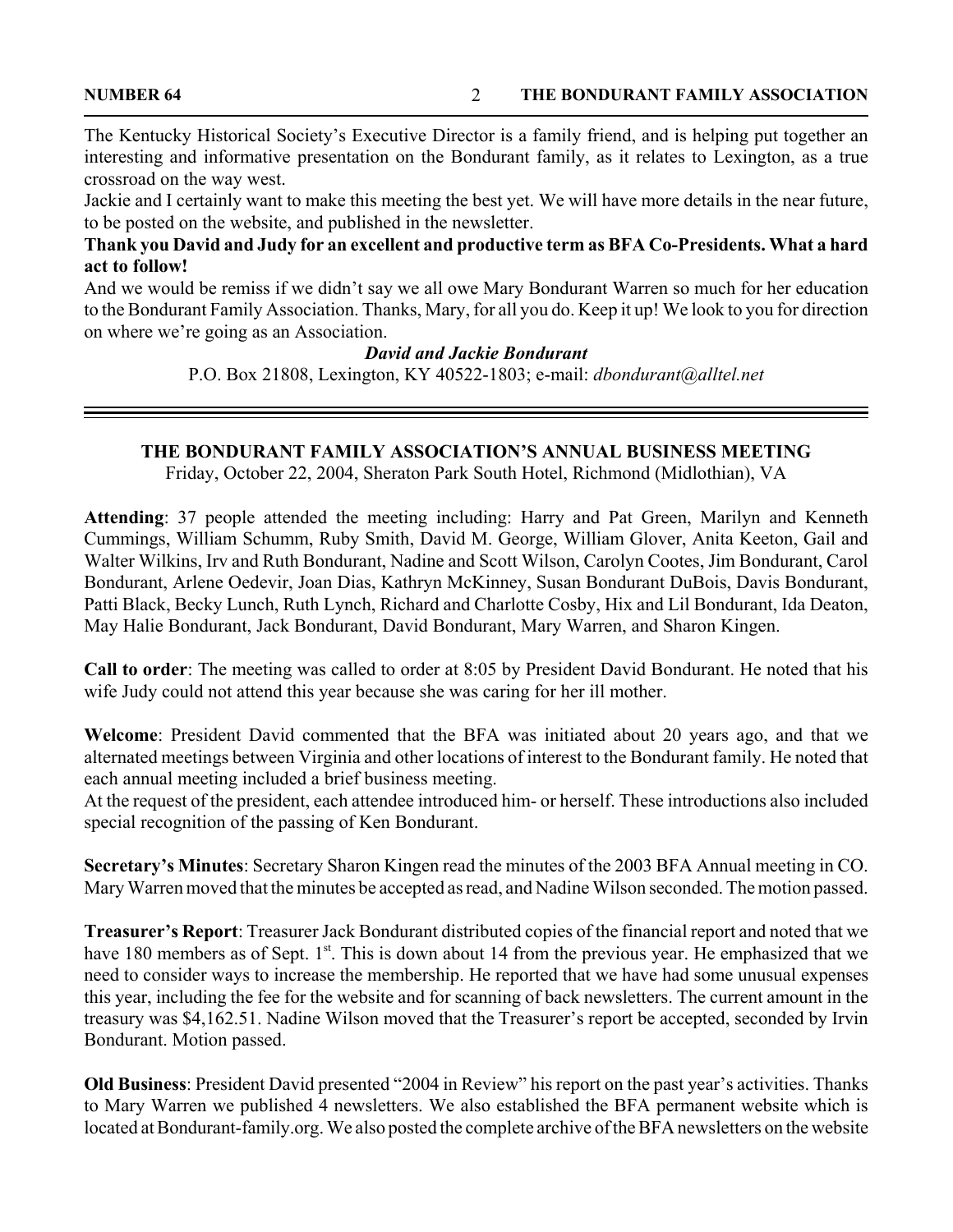so that they are available to all active members of the Association.

**New Business**: President David Bondurant stated that we needed to establish a position of Website Editor. David has been talking with Neil Bondurant about doing this job. He also noted that we needed to add new content to the website to tell the family story, including more pictures and information about Genolhac, additional Buckingham Co., VA, information, and details on the westward migration of the Bondurant family.

**Election of Officers**: President David reporting for Wayne Bondurant and members of the Nominating Committee, presented the following slate of officers:

David M. and Jackie Bondurant as Co-Presidents

Sharon Kingen as Secretary

Jack Bondurant at Treasurer

Mary Bondurant Warren as Newsletter Editor.

Although David and Jackie Bondurant were unable to attend because of a funeral, they had agreed to serve. There being no other slate presented, Ida Deaton moved to accept this slate of officers, seconded by Mary Warren. Motion passed.

**Next Year's Annual Meeting**: President David proposed that the BFA Annual Meeting be held next year about the 3<sup>rd</sup> weekend of October in Lexington, KY. He also showed some photographs of the area. This is where our newly elected Co-Presidents live. Sharon Kingen moved that the location proposal be accepted, Mary Warren seconded. Motion passed.

**Program**: Mary Warren distributed copies of the directions for the driving tour scheduled for the next day, and noted the times when various buildings would be open. She also answered questions about the plan. The tour route included Powhatan, Chesterfield, and Buckingham Cos., VA, about a 200 mile circuit on Saturday.

President David Bondurant reminded attendees about the buffet scheduled for the following evening at 7:30. Treasurer Jack Bondurant reviewed the reservations list.

**Adjournment**: The meeting adjourned about 9:20 p.m. Because the new Co-Presidents were not in attendance, no Executive Committee Meeting was held at the 2004 annual meeting.

Respectfully submitted, Sharon Kingen, Secretary.

*.*

# Deaths

**Charles V. (Chuck) Lynch, Jr.**, of Alexandria, VA, died unexpectedly earlier this year. We learned of his passing at the end of the annual meeting, and have no details to share with you. He was the son of Mrs. Rebecca Bondurant Lynch, and the brother of Jack, Ruth, and Patti, all members of this association.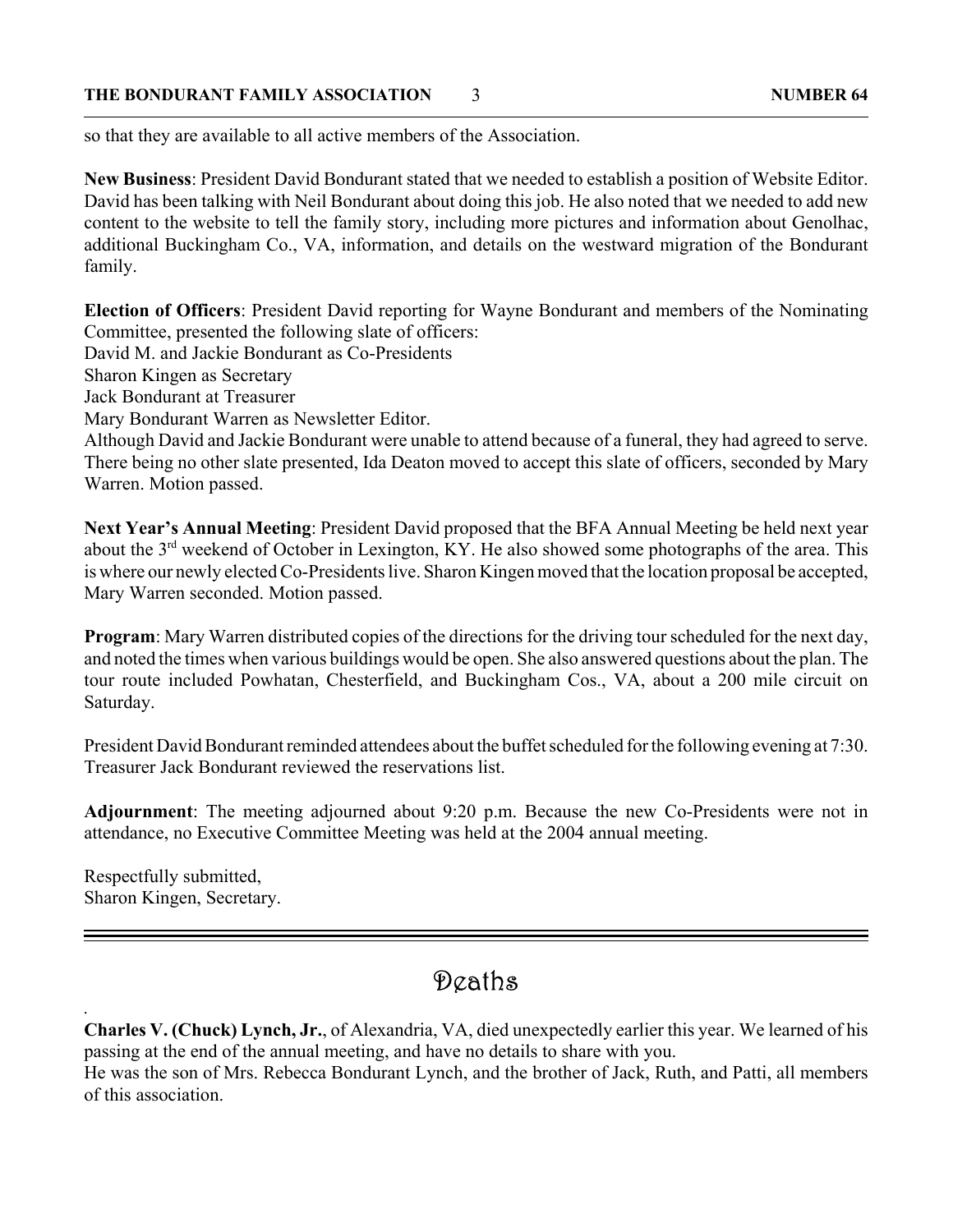#### **"TWELVE OAKS"**

As part of our tour at the last Annual Meeting, many visited the Buckingham Co. Historical Museum across from the Buckingham Co. Court House. There Sharon Kingen, e-mail *sakingen@hrtc.net*, bought "*The Courthouse Burned --*" two volumes by Margaret A. Pennington (1986, page 76), which contain her drawings, and brief historical information on houses in Buckingham Co.

"The books contain Variety Shade and Col Alto as well as other homes associated with Bondurants, mainly Col. Thomas Moseley Bondurant and his children. However, there is another reference to Bondurants in a description of a place called Twelve Oaks," wrote Ms. Kingen.

"Unfortunately there is no map in the book, and no other information as to the location of this place. Have you ever run across any reference to Twelve Oaks? **If it was built by a Bondurant in 1776 in Buckingham County, wasn't it most likely built by DR. JOSEPH BONDURANT?**

If this place might possibly have links to the Bondurant family, would it be possible to contact someone in the area to seek it out and take photographs of it? .... It may turn out to be a worthless clue, but I'd hate to let the chance pass by and then too late find out that we missed the opportunity to at least take pictures of the place."

This was its description –

*TWELVE OAKS is thought to have been built in 1776 by a member of the Bondurant family. It got its name from the fact that there were twelve large oak trees on the lawn. The original part of the house had three stories, two rooms to a floor, and faced north. There was a porch across the second floor back which was bricked up to form a room beneath the porch. Hand-hewn beams and brick walls were distinctive*

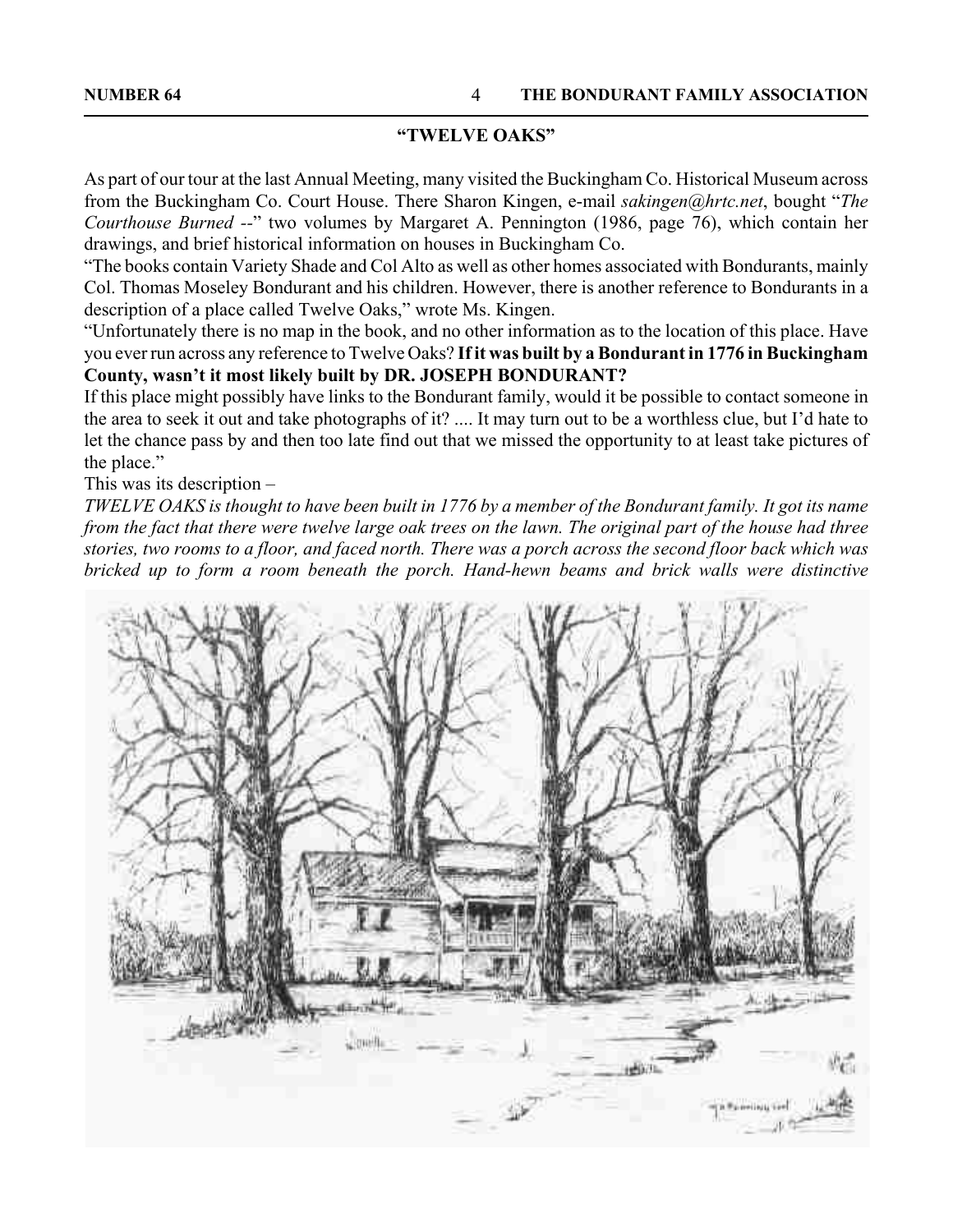*characteristics of the basement. There was an office in the yard and an outside kitchen.*

*In 1811 according to an old plat John Jones bought [this house? and] 135 acres of land for his son William B. Jones. On a brick from the chimney the date 1812 was found so it is possible that some renovation was done at that time.*

*John Eldridge I lost his home by fire about 1870, and he bought Twelve Oaks. John Eldridge II inherited it from his father, and now Mrs. John Eldridge III represents the third generation of that family who have lived there.*

*A new wing two stories high has been built and the old part has had a face lift. The old porch has become the front porch and provides a lovely place for relaxation. The oak trees have suffered from age and the weather, but the lawn is still spacious and lovely.*

*At the east end of the porch are steps of lovely old brick. The brick came from a small chimney and fireplace built to heat a small room which was built under the porch for a traveling preacher. There was an outside entrance so that the preacher could enter without disturbing the family*.

**EDITOR'S NOTE:** Good idea, Sharon! I've not seen the house, nor do I know its whereabouts.

Ruby Smith, are you familiar with its location, or history, since you've Buckingham roots?

We could probably attribute it to the right Bondurant builder if we knew its location, for Joseph's land was north and west of John's, and Peter's land grants were closer to the mouth of Slate River than land of his brothers.

#### **AREN'T THERE ANY BIBLE RECORDS?**

**Where are the family records** kept by our numerous Bondurant family, probably in their Bibles? Other families have lots of Bible records; why are those of the Bondurants so scarce?

We have published the only Bondurant Bible records we could obtain in earlier issues of this newsletter, which you can now see on the website. Please check, and if we don't have the family records of YOUR BRANCH OF THE BONDURANTS, please have them copied and send for inclusion. We've so many gaps and uncertainties which might be filled by Bible entries; **don't let your family be the hole in the family tree!**

#### **HOMEMADE BOOK**

Several who visited the Buckingham museum reported they had seen a book with the name **WILLIAM F. BONDURANT** on its cover. Ruby Smith, e-mail *rubygem@aol.com,* went by the museum the following week to check this out. Here is her report.

"There is a homemade book. The cover is made of layers of newspaper, thick enough to substitute for cardboard. The layers of newspaper are then covered with cloth. The pages are of good quality paper so they have held up very well. The book is hand-sewn.

Inside the book are tables, such as the multiplication tables, weights and measures, etc. There are examples of math problems, etc.

On the outside of the book in block print is the name of William F. Bondurant and the year 1826. The book was donated by Mrs. John T. St. Clair, 5005 Staunton Ave., Charleston, WV 25304. There is a slip of paper which says the book was made by Francis McCraw, and that William F. Bondurant was his pupil. My guess is that he was WILLIAM FISHER BONDURANT.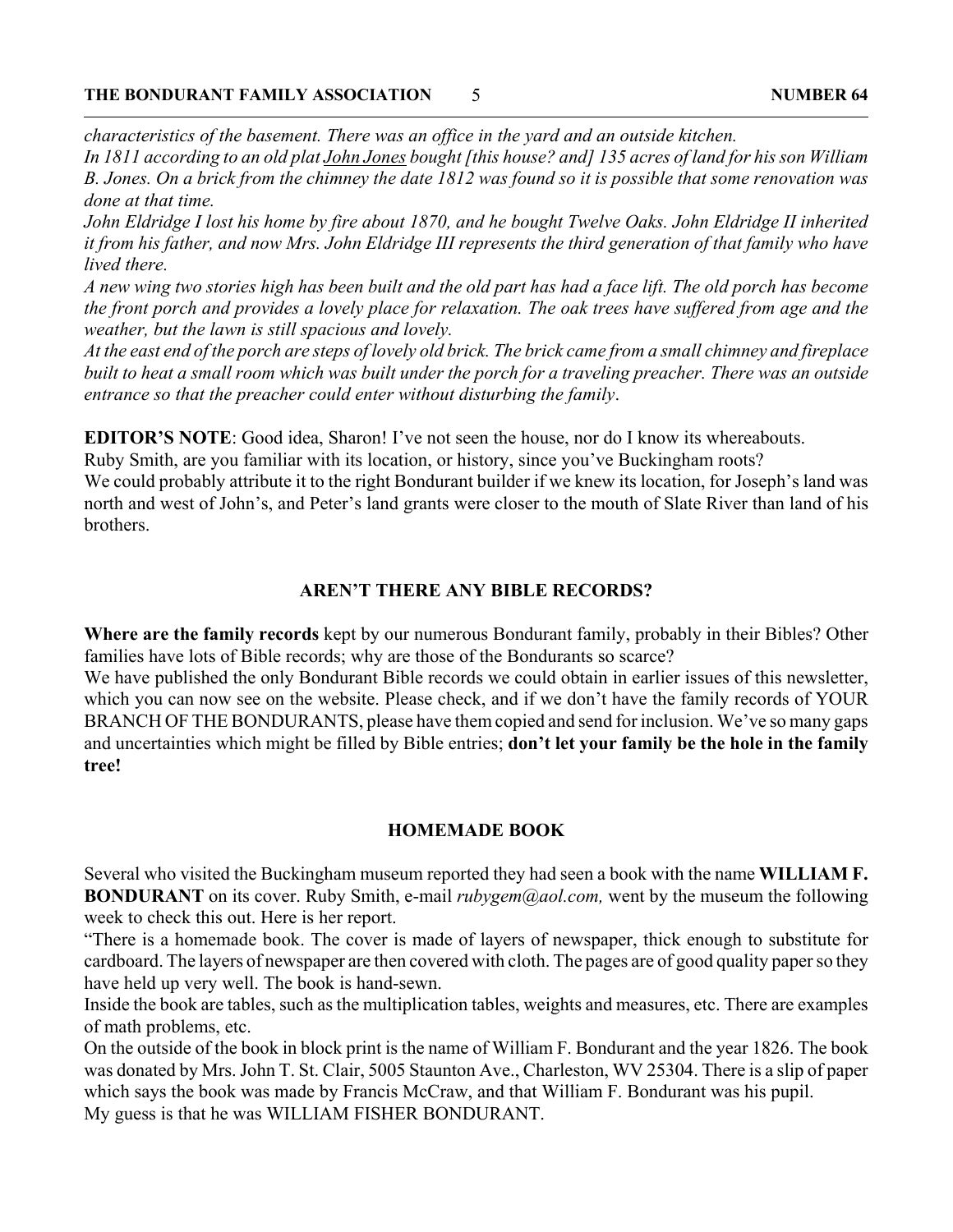The map mentioned is Cassell's 1865 map, a very good one, and much easier to read than most," concluded Ruby.

In an attached file, Ruby identified the pupil, and also the teacher's connection!

**JOHN M. BONDURANT**, [son of Rev. Thomas and Rhoda Agee], born about 1773 Buckingham Co., VA, married Sarah S. Garrett between 1793-1797. They had two known children:

- A. Martha Ann Agee (Patsy) Bondurant born 11 Dec. 1805, died 1880, both in Buckingham Co., VA.
- B. William Fisher Bondurant born between 1804-1807 [the student].

**MARTHA ANN AGEE BONDURANT** married Thomas Word McCraw, son of Francis (Frank) McCraw, Jr., and Mary Harrison Word, on 5 June 1822. Thomas McCraw was born 18 May 1797 Buckingham Co., VA, and died there 13 Dec. 1860 [death registration]. The McCraw's had 19 children:

- 1. Jackson McCraw, born Buckingham Co., VA
- 2. William D. McCraw, born about 1823, merchant in 1850
- 3. Thomas Miller McCraw, M.D., born about 1825, practicing physician in Buckingham Co., VA. He married Mary Elizabeth Ballou, born about 1830 Buckingham Co., VA.
- 4. John Carey McCraw, Sr., born 13 Oct. 1826 Buckingham Co., died 21 Sept. 1907 Warrenton, NC. He married Mary Eleanor (Molly) Solomon, born 22 March 1834 Franklin Co., NC, died 6 June 1914 Warrenton, NC
- 5. Witt McCraw, born in Buckingham Co., VA
- 6. Sarah E. McCraw, born about 1830
- 7. Lucy A. McCraw, born about 1830, a school teacher
- 8. Mary Frances (Fannie) McCraw, born about 1832 Buckingham Co., VA, married James Anderson Wright, Sr., born about 1827.
- 9. Alexander McCraw, born about 1833 Buckingham Co., died 12 Nov. 1862 in Buckingham Co. of tuberculosis. He married Sarah T. (unknown)
- 10. Bettie McCraw, born in Buckingham Co. married a Dr. Ayres
- 11. Lockie A. McCraw, born about 1835 Buckingham Co. was also a school teacher.
- 12. Martha Sue McCraw, born about 1837 Buckingham Co.
- 13. Henry Clay McCraw, born about 1839 Buckingham Co., married Sue Smith.
- 14. Bernice Levinia McCraw, born about 1839 Buckingham Co.
- 15. Judith Woodson McCraw, born about 1843 Buckingham Co., married Charles W. Ballou in 1872. He was born 1834, died 1905.
- 16. Daniel W. McCraw, born about 1845 Buckingham Co.

**WILLIAM FISHER BONDURANT** was born about 1807 according to 1850-70 censuses of Buckingham Co. He married Sarah Yates (Sally) Flood, daughter of John Flood and Elizabeth D. Hudson about 1827. Sally was born 12 Sept. 1810, died 29 Nov. 1885. They were parents of:

- 1. John H. Bondurant, born 6 Oct. 1831
- 2. Thomas Barker Bondurant, born 18 July 1833 Buckingham Co., later lived in Petersburg, VA, and was a railroad worker. He married Judith V. Holman, daughter of Tandy Holman and Judith Hales (Judy) Spencer, on 14 May 1862 in Buckingham Co. Judith was born there about 1838.
- 3. James William Bondurant, Sr., born 23 Oct. 1835 Buckingham Co., died of yellow fever in New Orleans, LA in 1867, and was the husband of Evelyn Dubose.
- 4. Ann Elizabeth Bondurant, born 16 Oct. 1838, married Thomas Ferguson
- 5. Martha Lavinia Bondurant, born 7 June 1841
- 6. Mariah Louise Bondurant, born 26 May 1846 Buckingham Co., died 25 Dec. 1875. She married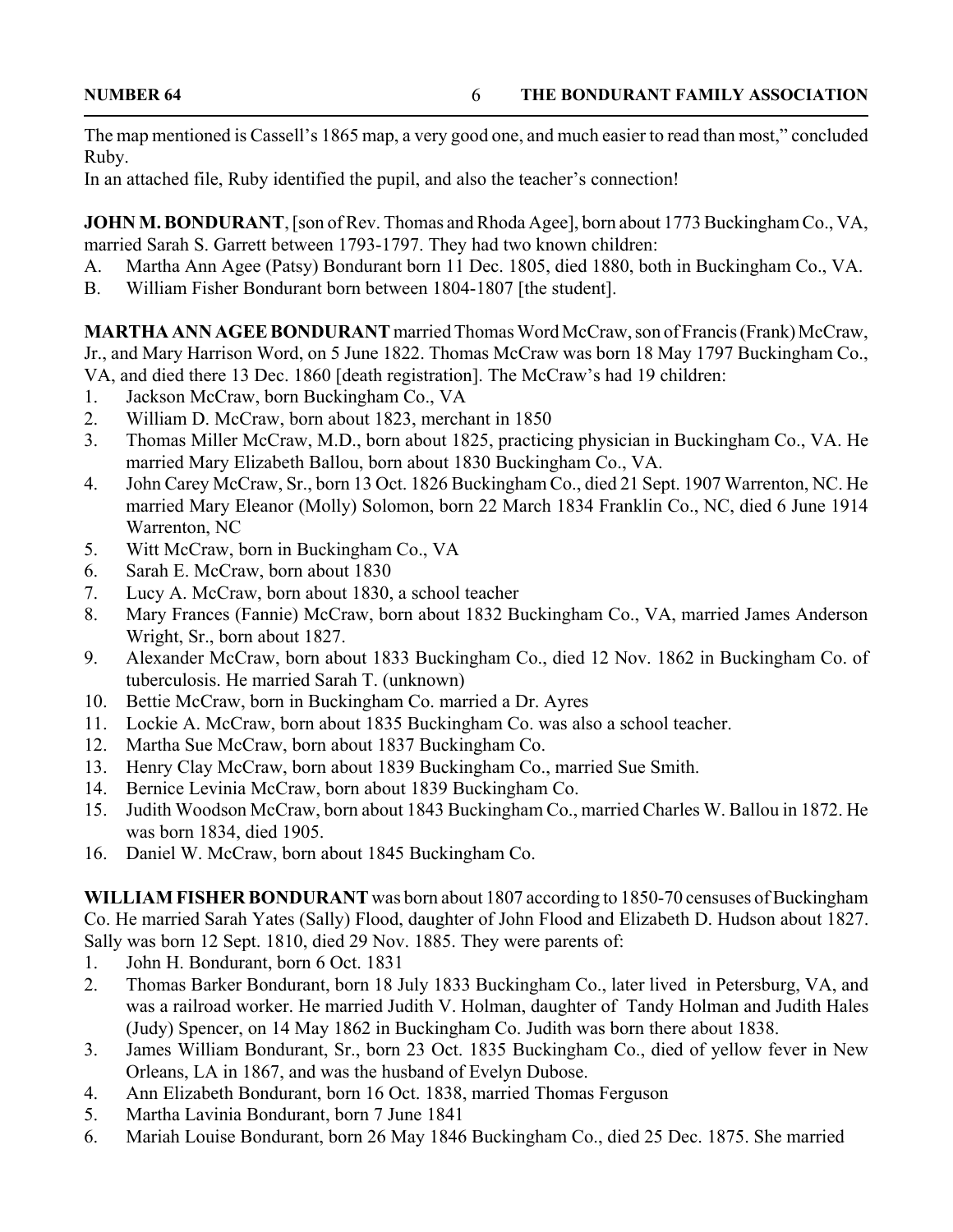Edward Van Buren (Evan) Anderson, son of Capt. James Moses Anderson, Sr. and Martha Mead Flood, on 22 Dec. 1868 in Buckingham Co., VA. Evan was born 28 Oct. 1841 Buckingham Co., died there 1 Jan. 1814, buried at Bethel Methodist Church. Evan served in the 4<sup>th</sup> VA Cavalry CSA during the Civil War.

- 7. Lucie Catherine Bondurant, born 29 Nov. 1848 Buckingham Co., died there 6 Sept. 1884, buried in Saunders Family Cemetery. She married William Knight Saunders, Sr., son of Goodrick [sic] Saunders and Lucy D. Molloy, 3 Feb. 1864 in Buckingham Co. William was born 25 Sept. 1830, died 17 Dec. 1911, buried Saunders family cemetery. They were members of Maysville Presbyterian Church, Buckingham Co., VA.
- 8. Mary Virginia Bondurant, born 27 Aug. 1850, died 1 June 1885. She also married Evan Anderson, whether as his  $1<sup>st</sup>$  or  $2<sup>nd</sup>$  wife is unknown.

#### **JAMES SCOTT BONDURANT (1803-1880)**

Son of Littleberry Bondurant and Mary Scott, James had two marriages, and numerous children. At the recent BFA meeting descendants of both wives attended, and brought information on their families.

First wife was CELIA DAVENPORT (1812-1862), buried with him under a joint headstone in Longwood Cemetery, Bedford, Bedford Co., VA.Celia was the daughter of William Davenport and Mary Neal of Bedford Co., VA.

Carolyn Cootes, a descendant has located information on Mary's ancestry through her father Charles Neal, born ca. 1718, possibly in Charles Co., MD, died 1780 Bedford Co., and his 2<sup>nd</sup> wife Ann (unknown) who married Charles about 1770 in Bedford Co. Charles died there intestate in 1779. The place of their burial is unknown. Children of **Charles Neal and Ann ?** were:

- A. Mary Neal, born ca. 1772, married 1-15-1793 Bedford Co., VA, William Davenport
- B. Daniel Neal, born ca. 1773, died after 1830, married 13 June 1793 Bedford Co., VA, Sally Calloway, and about 1797 moved to Greenbrier Co., VA, then to Washington Co., VA
- C. Bartholomew Neal, born ca. 1775, died 1849, married 1<sup>st</sup> 19 May 1796 Isabella Lowrey who died about 1807. He married  $2<sup>nd</sup>$  29 Dec. 1808 Lydia Varnum (1790-after 1850)
- D. Obadiah Neal, born about 1777, died after 1830, married 1<sup>st</sup> Sarah Miller 9 Sept. 1800 Monroe Co., VA, who died about 1818. He married 2<sup>nd</sup> Polly Lindsey 4 Mar. 1819 in Washington Co., VA., who died after 1830.
- E. John Neal, youngest child as an orphan was bound out to brother-in-law William Davenport. No further information.

#### **JAMES SCOTT BONDURANT** and Celia Davenport were parents of:

- A. George Henry Bondurant no information
- B. Nancy [Ann?] Bondurant no information
- C. William Lee Bondurant 1827-1850, married Mary (Maggie) Deem, and had son: 1. Edwin M. Bondurant, born 1849
- D. Celia Ann Bondurant 1830-1885, married David Ferguson
- E. John Parnell Bondurant [I] 1832-1892, married 1<sup>st</sup> Mary Burton Logwood (1830-1864) and had:
	- 1. William Lee Bondurant (1852-1862)
	- 2. James Alexander (Jimmy) Bondurant (1854 ?)
	- 3. Eliza Catharine (Kate) Bondurant (1856-1939) who married William Henry Bascom (Bass) Jopling (1850-1889). They are buried in Magnolia Cemetery, Augusta, GA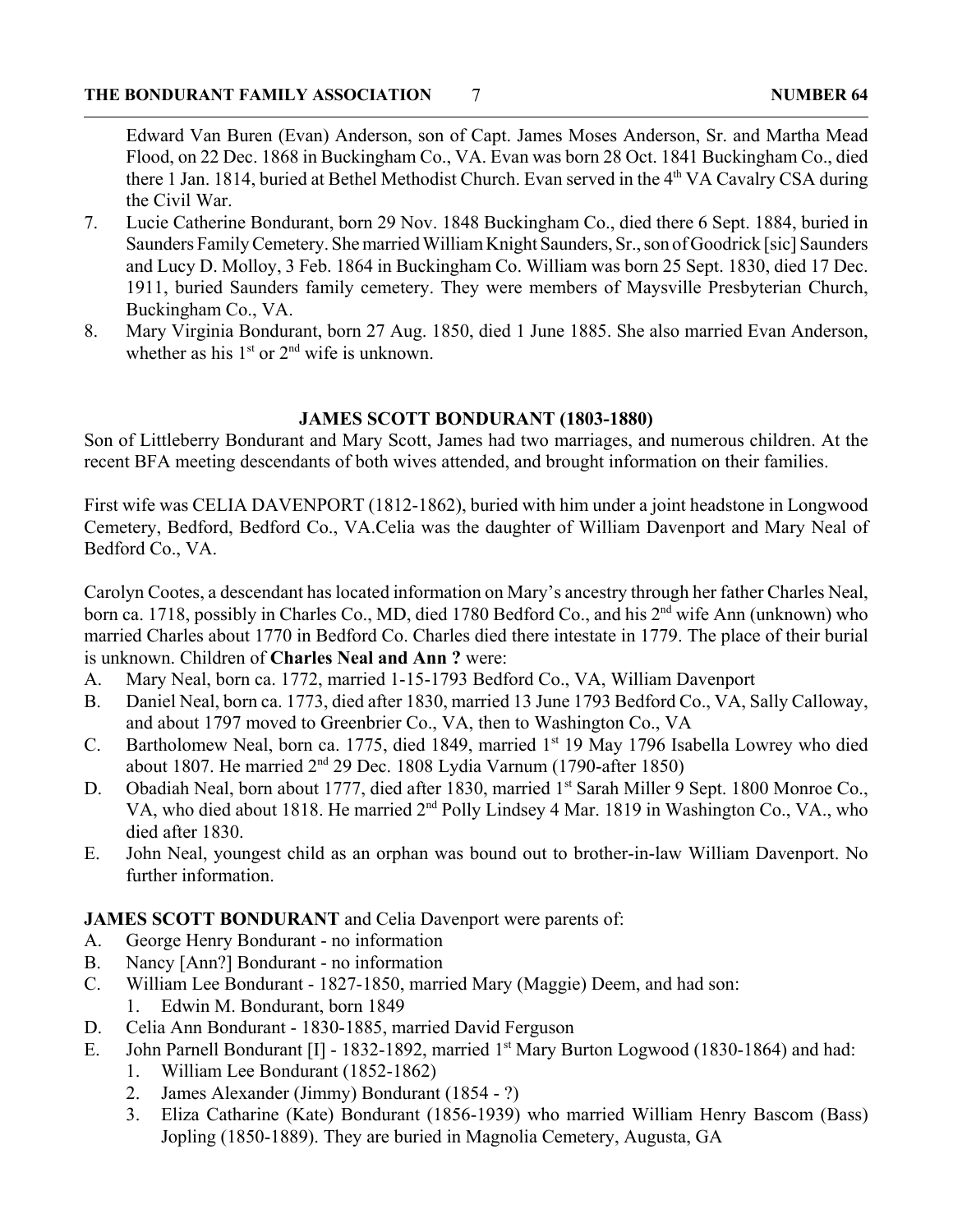- 4. John Gilbert Bondurant (1858-1861)
- 5. Charles Scott Bondurant (1861-1926) married Rosa Williams Palmer
- 6. John William Bondurant (1864-1865)

John Parnell Bondurant I married 2<sup>nd</sup> Mary Elizabeth (Mollie) Jopling (1841-1897 Athens, GA), older sister of Bass Jopling (above). John Parnell died in Augusta, GA, buried Magnolia Cemetery. Mollie was buried in Oconee Hill Cemetery, Athens, GA. Their two children were sons:

- 7. Emmet Jopling Bondurant [I] (1866 Lynchburg, VA -1926 Atlanta, GA) who married Martha Strong (Birdie) Moss (1868-1948); buried at Oconee Hill Cemetery, Athens, GA
- 8. Frank Ware Bondurant (1875-1917) married Gertrude Maude Stanton (1887 ?) and had only one child:
	- a. Frank Stanton Bondurant. Buried Winder Cemetery, Winder, GA.
- F. Marietta Bondurant (1836- ?) married George Thomas Rhodes and had children:
	- 1. Attaway Rhodes
	- 2. Jimmie Rhodes
	- 3. Clarence Rhodes
	- 4. Millie Rhodes
- G. Robert E. Bondurant (1838 ?) married Mary (unknown) and had children:
	- 1. Eliza Bondurant, born 1862
	- 2. Johnnie Bondurant, (female) born 1864, married Jesse Perkins
	- 3. Mary (Mamie) Bondurant, (1866-1955) married Mr. Chambers. No children. She died in Atlanta, GA about 1970.
- H. James William Bondurant (1845-1922) married 1<sup>st</sup> Leila Rice born 1875, and had children:
	- 1. Lula Ward Bondurant (1870-1878)
	- 2. Willie Emma Bondurant married George M. Kitzmiller
	- 3. Frank Hugh Bondurant.

James William married 2<sup>nd</sup> Mrs. Maggie V. Adkins Fowler. No known children.

- I. Emma Bondurant (1847-1934) married Charles Henderson Keffer, Sr. (1838-1886) who was killed in a railway accident. Information on their children came from Carolyn Cootes, a descendant.
	- 1. Mary Lelia Josephine Keffer (1869-1959) married James Wesley Maher, Sr. (1866-1954)
	- 2. William Bondurant Keffer (1872-1964)
	- 3. John Walker Keffer (1875-1955) married Josephine F. Fielding
	- 4. Emma Grace Keffer (1877-1949)
	- 5. Marjorie Robert Keffer (1884-1935) married David Franklin Cootes
	- 6. Charles Henderson Keffer, Jr., born 1886.
- J. Margaret Ferguson Bondurant (1852-1853).

JAMES SCOTT BONDURANT then married his cousin **ELIZABETH ANN (BETTIE) SNEAD**, born 1838, and had a second family. Her descendants believe Bettie may have been buried in the Norfolk, VA, area, where she was living with a child at the time of her death. She is not buried beside her husband in Bedford, VA.

- K. William Clement (Willie) Bondurant (1863-1933) married Nora Mae Cassidy (1866-1935), and had:
	- 1. Albert Bondurant, born 1885
	- 2. Frederick Bondurant, born 1885
	- 3. Peter Bondurant, born 1885
	- 4. James Scott Bondurant [II] (1889–1954) who married Mabel Rue (1894-1985) [see below]
	- 5. Emma Bondurant (1893-1959)
	- 6. Nancy Mae Bondurant, born 1893, married David McMasters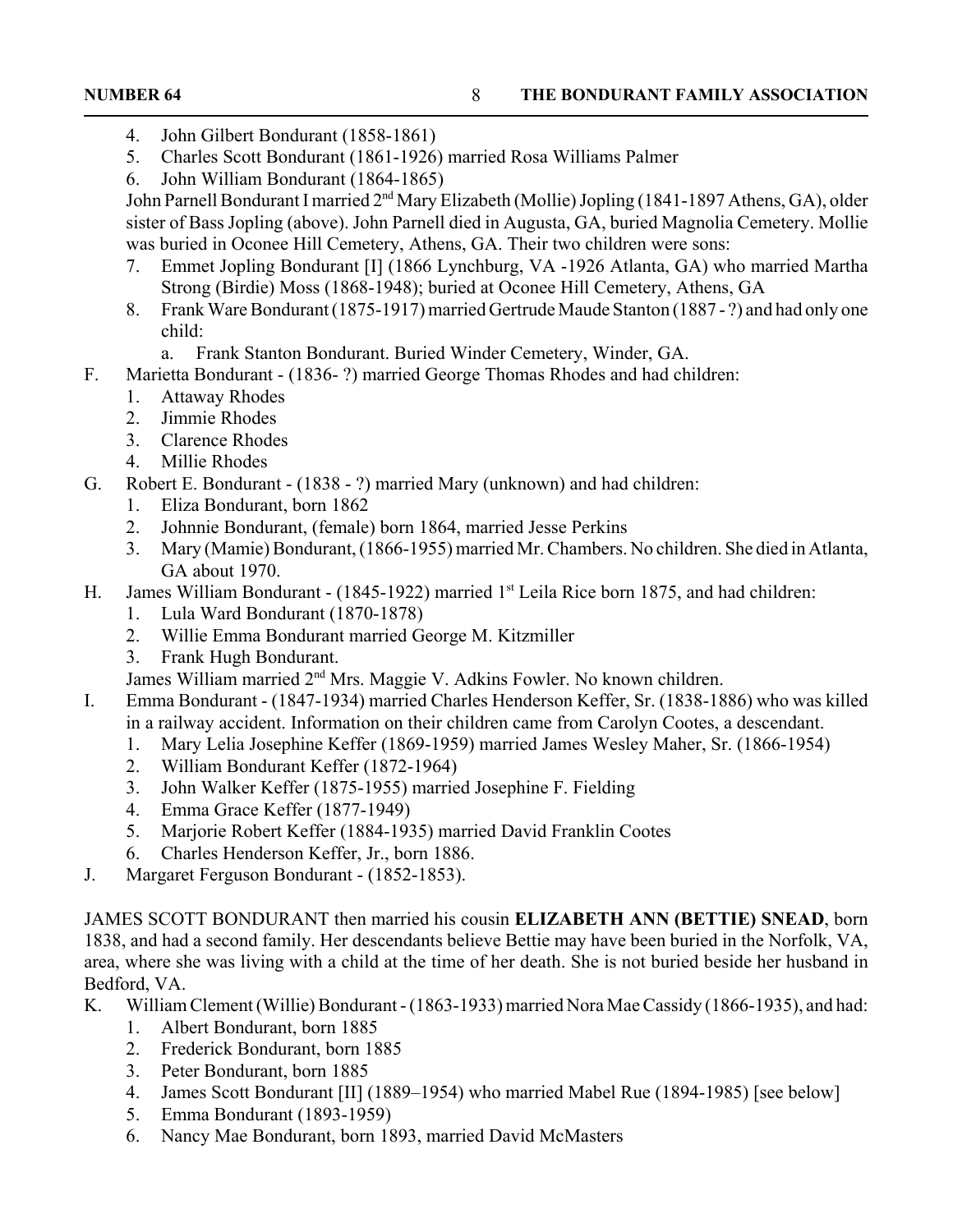- 7. Michael (Mitch) Bondurant (1900-1981) married Dorothy Watkins who died in 1983
- 8. John C. Bondurant (1904-1919)
- 9. Ruth Love Bondurant (1908-1992) married Charles I. McGlennen, who died in 1971.
- L. George Bondurant born 1866
- M. Nancy S. (Nannie) Bondurant (1868-1936) married William Henry Mays (1885-1913). Their child:
	- 1. William Henry Mays (1885-1913) was the father of:
		- a. Donald McCloud Mays
		- b. Asbury Christian Mays

Nannie S. Bondurant married 2<sup>nd</sup> George Wyatt Mays (1867-1902), and had children:

- 2. William Scott Mays, whose daughter Margaret Mays married W. Roy Payne, Jr.
- 3. George Edward Mays
- 4. Kenneth Ward Mays
- N. Charles Bondurant born 1871, married Rose (unknown)
- O. Thomas Francis Bondurant (1874-1913) married Laura Frances Clarke, and had children:
	- 1. Elizabeth Bondurant, born 1900
	- 2. Carrol Francis Bondurant, born 1903
	- 3. Horace Bondurant, (1906-1966) married Annie Vernelle Baughan born 1908. Their two children: a. Thomas Lee Bondurant - (1929-2001) married Joyce Anne Woodridge. [They hosted the BFA anniversary meeting at Williamsburg, VA, and Tom died shortly thereafter.]
		- b. Dorothy Delma Bondurant.
	- 4. Robert Bondurant, born 1908.

**William Clement Bondurant** and Nora May Cassidy named a son **James Scott Bondurant (II)** who was born 1889, died 1954. This James Scott married Mable Rue (1894-1985) and had a number of children:

- a. Edward Rue Bondurant (1829-1992) married Anne Louise Reischmann, born 1930. Their child:
	- (1) Susan (Suci) Bondurant, born 1953, married  $1<sup>st</sup>$  Ronald Lee Frazier. She married  $2<sup>nd</sup>$  James Wesley Myers, and 3<sup>rd</sup> Douglas Charles DuBois born 1962.
- b. Helen Virginia Bondurant
- c. Robert James Bondurant (1917-1987) He married 1st Dorothy Draper, who died in 2001. Robert James married 2<sup>nd</sup> Mary Frances Burns (1922-2003), and had children:
	- (1) Arlene Mary Bondurant
	- (2) Kathryn Irene Bondurant
	- (3) **James Scott Bondurant III**
	- (4) Richard Francis Bondurant
	- (5) Joan Marie Bondurant
	- (6) Carol Ann Bondurant
	- (7) Ruth Ann Bondurant
- d. Marie Bondurant
- e. Albert (Al) Bondurant
- f. Arlene Bondurant
- g. Rebecca Bondurant
- h. Roberta Bondurant.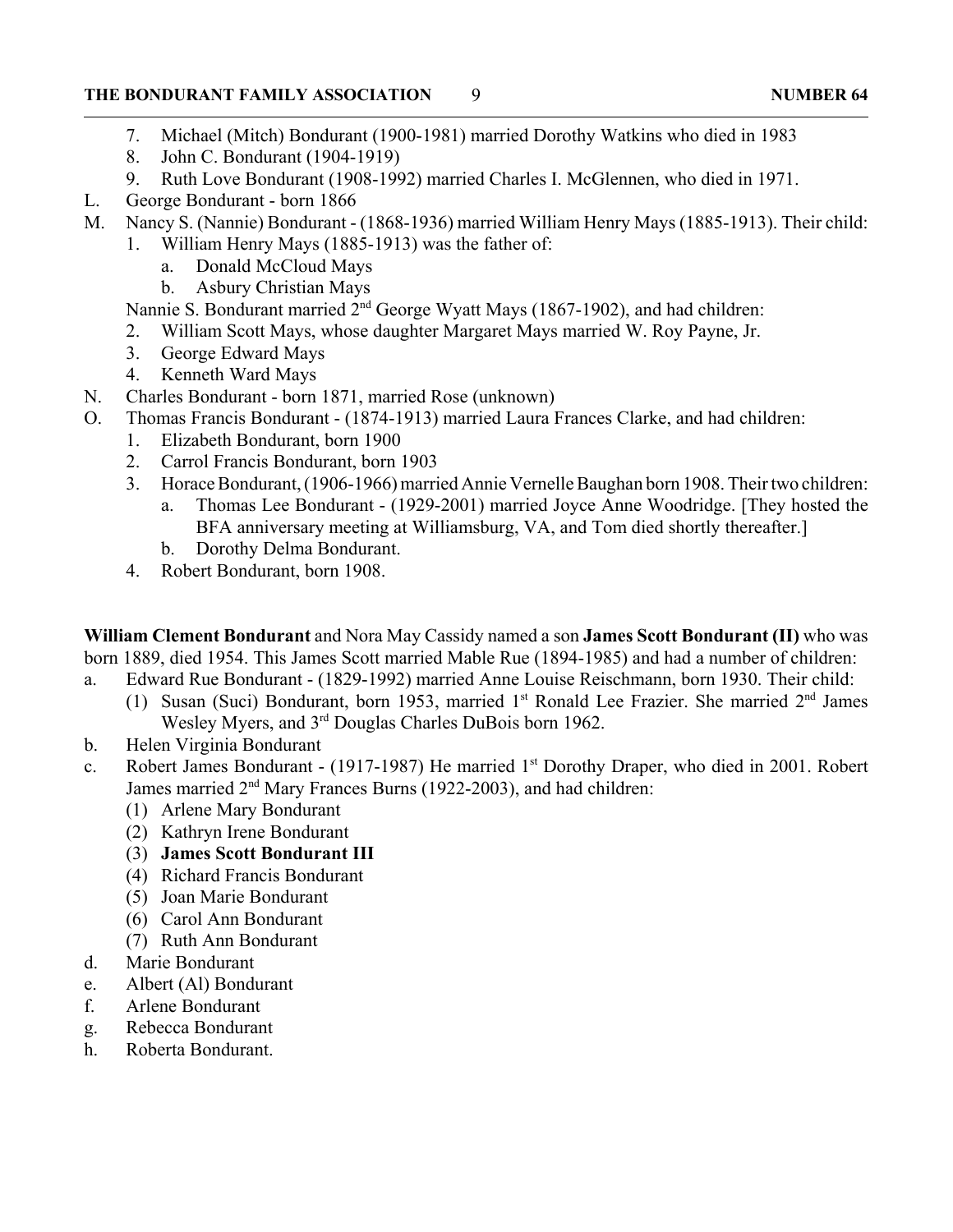#### **PHILIP E. BONDURANT**

Lisa Dearen, e-mail *lisa\_dearen@yahoo.com*, outlined her family connection from Jean-Pierre through John Sr., John Jr., Thomas, Noah, Hercules Agee, to Allen Simpson (1840-18710 and his 2<sup>nd</sup> wife Sarah Elisabeth Huff (1850-1939).

Their son PHILIP E. BONDURANT was born 14 Sept. 1868 in Bremen, IN, died 10 Nov. 1957 South Bend, IN. He married Clara Elnora Engel, born 3 Sept. 1871 Bremen, died 29 Dec. 1945 South Bend, married in Bremen, IN 27 April 1890. Their daughter was:

- A. Bessie Pearl Bondurant born 17 April 1891 Bremen, IN, died 10 April 1951 Elgin, IL. She married 18 June 1913 in South Bend, IN, Bradford Jay Reynolds, born 8 Nov. 1892 Chicago, IL, died 25 April 1945, Wichita, KS. Children of Bessie Pearl Bondurant and Bradford Jay Reynolds were:
	- 1. Warren Jay Reynolds, born 10 March 1918 Chicago, IL, died 10 Feb. 2003 Venice, FL. On 29 June 1940, Milwaukee, WI, he married Mary Ellen Seaman, born 11 April 1919 Seattle, WA, died 27 Sept. 1995 Rhodes, Greece. Their children were:
		- a. William Bradford (Bill) Reynolds, born 13 Jan. 1944 Chicago, IL, married 1<sup>st</sup> 18 June 1966 Merle Joy Connaughton at Kingston, NY. Merle was born 5 April 1944. Bill married 2nd Jeannie Cooley 4 July 1886, 3<sup>rd</sup> Linda Donohue 11 Nov. 1989, and 4<sup>th</sup> Ivonne Rich Sept. 7, 2002. Children of Bill and Merle Reynolds are:
			- (1) Elizabeth Ellen (Lisa) Reynolds, born 15 Feb. 1971 Walnut Creek, CA, married 15 Nov. 1997 Danny Lee (Dan) Dearen, Jr. in LaJolla, CA
			- (2) Cynthia Joy (Cindy) Reynolds born 5 March 1974 Walnut Creek, CA. On 18 Oct. 2003 she married Donald Ray (Don) Richwine, Fair Oaks, CA. He was born 17 March 1972.
		- b. Nancy Jay Reynolds, born 11 Feb. 1947 Chicago, IL, married 1<sup>st</sup> Martin James Whelan 12 Feb. 1972, in Bronxville, NY. He was born 25 June 1943. Nancy married 2<sup>nd</sup> James Davis 9 Aug. 1989, and 3rd Larry Fairchild 31 Aug. 2003 in Troy, NY. Children of Nancy and Martin Whelan:
			- (1) Kimberly Reynolds Whelan, born 11 Dec. 1975 Chicago, IL. One son: Andrew Dominic Whelan born 10 Sept. 1999
			- (2) Michael Bradford (Mike) Whelan, born 9 April 1977 Chicago, IL
		- c. David Seaman Reynolds, born 23 July 1953 Chicago, IL, married 31 Aug. 1980 Patricia Ann (Pat) Kennedy, Lyon, IL, who was born 16 Sept. 1953. Their children:
			- (1) Scott David Reynolds, born 15 Nov. 1983 LaGrange, IL.
			- (2) John David Reynolds, born 17 Sept. 1986 LaGrange, IL.
			- (3) Eric Kennedy Reynolds, born 17 July 1989 LaGrange, IL.
		- d. Linda Ellen Reynolds, born 1 Feb. 1956, died 26 June 2002 in Queensbury, NY.
	- 2. Bradford Bondurant Reynolds, born 2 Feb. 1921 Chicago, IL, died 4 June 2004, Sun City West, AZ. On 30 Sept. 1944 he married Lois Lundquist, born 14 March 1922, died 30 July 1948 Chicago, IL. Their one child was:
		- a. Kenneth Robert Reynolds born 24 April 1947 Chicago, IL. On 21 March 1970 in New York he married Holly Sue Pedley born 28 Nov. 1847. Their children are:
			- (1) Kimberly Ann Reynolds born 15 Sept. 1972 Jacksonville, FL, married 8 July 200 in Edina, MN, Mitchell Everett (Mitch) Grimes, born 4 March 1972. One child: (a)Scott Mitchell Grimes born 20 July 2003, Boise, ID
			- (2) Elizabeth Joy (Betsy, Liz) Reynolds born 9 Jan. 1975 Edina, MN, graduated from the University of WI at Lacrosse.

Bradford B. Reynolds married 2<sup>nd</sup> 19 March 1949 in Wilmette, IL, Betty Marguerite Hoyt, born 28 March 1922. They had two children: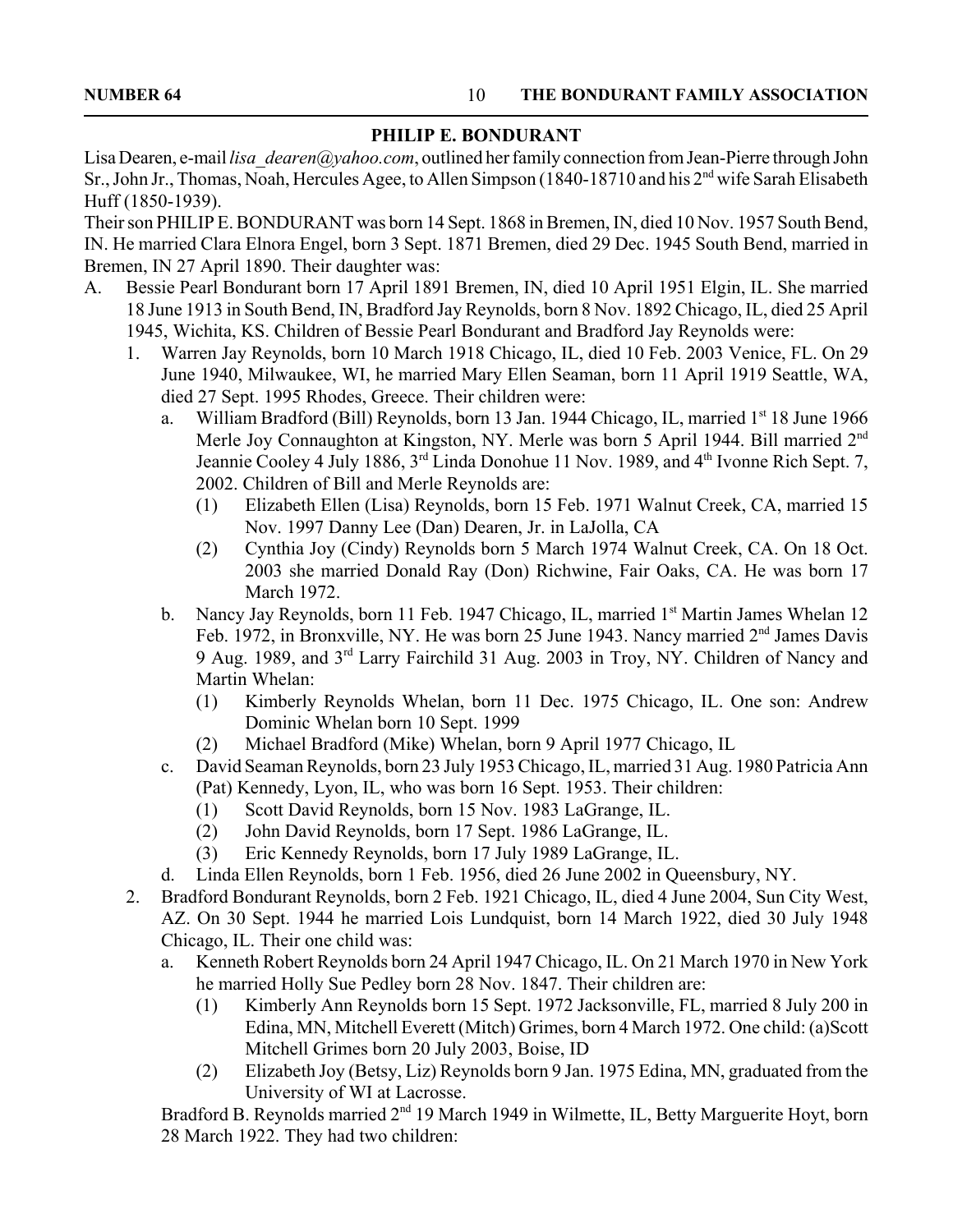- b. Douglas Charles Reynolds, born 13 Nov. 1951 Evanston, IL, married 1<sup>st</sup> 18 Oct. 1980 Mary Mokler, born 17 March 1954, died 12 Jan. 1993. Their children:
	- (1) Michelle Suzanne Reynolds born 29 Jan. 1983 St. Louis Park, MN

(2) Natalie Christine Reynolds born 26 Dec. 1984 St. Louis Park, MN.

Douglas Charles Reynolds married 2nd Cindy Pappy, born 28 Aug. 1957, married 24 Oct. 2001.

- c. James Hoyt (Jim) Reynolds born 10 July 1954 Evanston, IL, married Achara Suttiwong, born 14 Sept. 1965 Wanonniwat, Thailand, married there 13 July 1996, and remarried 30 July 1996 in Minneapolis, MN. Their children:
	- (1) Robert Suttiwong Reynolds, born 7 Sept. 1997 Minneapolis, MN
	- (2) Areeya Reynolds born 13 Oct. 2000 Minneapolis, MN.



### **POLLY BONDURANT AND PRESLEY PEEK, JR.**

It was our pleasure to meet William Schumm at our last meeting, and to learn from him about yet another branch of the family."Thomas Bondurant and Margaret [Peggy] Drury of Boone Co., KY, had a daughter Polly that I have not seen listed in your past lineages. **I believe that she has been overlooked because she was not listed in the settlement of Thomas' estate along with her siblings**.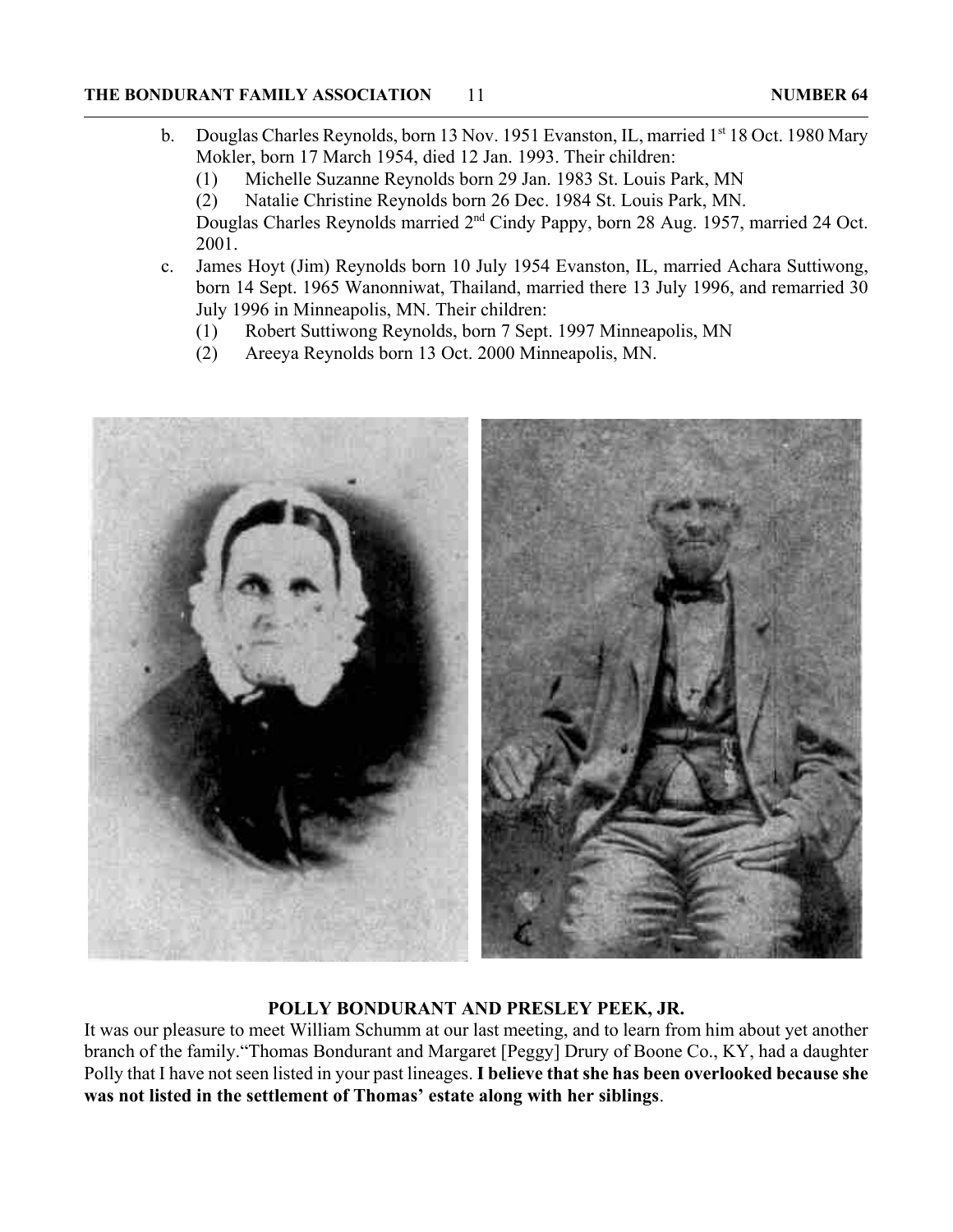Why she was disinherited I do not know. But I am willing to hazard a guess: When she married Presley Peek, Jr. on 26 Nov. 1820, Thomas Bondurant did not stand the bond as he did for his other daughters' marriages. Therefore I'm speculating that perhaps he was on the outs with his daughter and had more or less disinherited her before she married. Presley's character was above reproach, so it probably was for reasons other than whom she chose to marry.

In 1822-1823 Presley and Polly migrated from Boone Co., KY to IL, settling in that part of Sangamon Co. that in 1839 became Christian Co., IL. Several years after that Samuel Wilson and Rebecca Bondurant's son, William Hugh Wilson, moved there to be with them.

A direct descendant of William Hugh Wilson wrote to me:

*I understand that William Hugh Wilson came to Christian County [IL] from Boone Co., KY because his uncle Presley Peek had already located here. William bought land adjoining Presley. My grandfather Frank Wilson spoke often of his cousin Barnes Peek. The Peek house and the Wilson home were located only about 100 yards apart.*

I have included a portion of the 1902 plat map of Christian County showing the Wilson and Peek farms. The Wilson farm is still held in the family.

Attached is the lineage of Presley and Polly. I am a direct *Murpell* descendant of them. All names, dates and places have been properly document," added Bill Schumm.

Presley Peek, Jr., born 21 March 1796 Hamilton Co., [then] Northwest Territory (Ohio), died 25 Aug. 1875 Christian Co., IL. He married 26 Nov. 1820 Boone Co., KY, POLLY BONDURANT, born 1796 VA, died between 1885-90 in Christian Co., IL. She was the daughter of Thomas Bondurant and Margaret Drury of Bedford Co., VA. The Peek's two children were:



**A Portion of the South Fork Township plat map 1902, Christian Co., IL.** A. Margaret Drury Peek born 1822 Boone Co., KY, died Christian Co., IL. She married 1st 19 April 1841 Christian Co., John Ralston. She married 2nd 22 May 1842 in Christian Co., Samuel Neil Williams by whom she had children:

- 1. Presley Edward Williams, born 9 May 1844, Taylorville, Christian Co., IL, died 22 Feb. 1923 Beardstown, Cass Co., IL. He married 1<sup>st</sup> 26 April 1866, Alice G. Coflin [sic], born 1848 IL, died 3 Aug. 1910 Taylorville. He married  $2<sup>nd</sup>$  15 Dec. 1874 Sarah Elizabeth Arnold born 18 March 1855, Browning, Linn Co., MO, died 5 Dec. 1935 Jacksonville, Morgan Co., IL.
- 2. Margaret A. Williams (1849 before 1855)
- 3. Joseph Williams, born 1851
- 4. Stephen A. Williams, born 1854, died 8 May 1938
- 5. Polly Williams, born 1857, died 6 April 1944. On 20 Sept. 1892 she married Eugene Allard Bellmer who died 17 Feb. 1923
- B. Allen Barnes Peek born 27 July 1823 IL, died 28 July 1894 Christian Co., IL. On 7 Jan. 1847 he married Mary Ann E. Fry, (1829-1897) and had children:
	- 1. Presley Peek (1848 before 1860)
	- 2. Prudence Anna Peek, born 1850, married 20 Sept. 1872 Edward R. Davis born 1852
	- 3. Leonard F. Peek, born 1853, married April 1877 Josephine E. Coffman born 1853
	- 4. Robert Barnes Peek, born 1855, married 5 Sept. 1877 Sarah F. Sanders born 1858.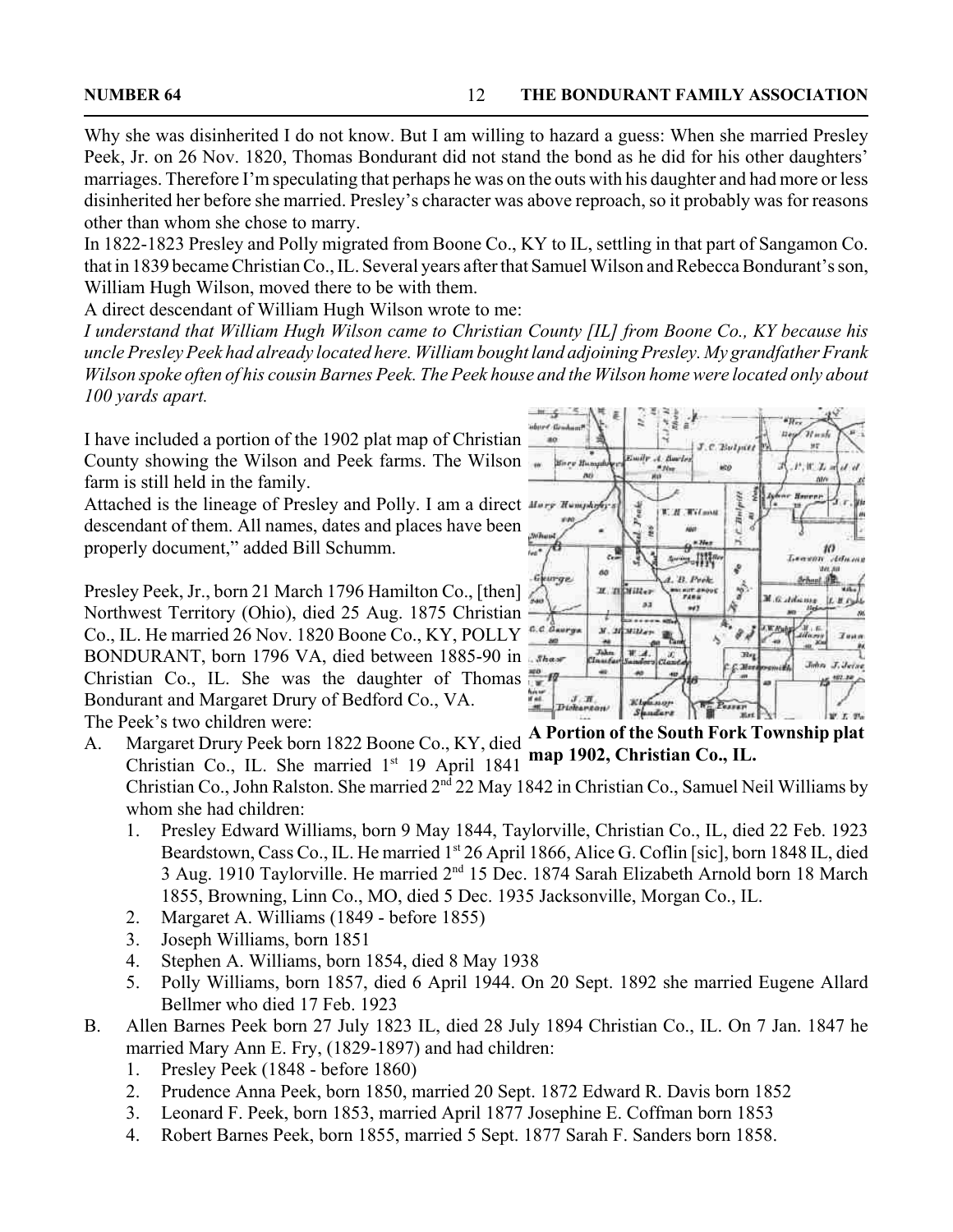**EDITOR'S NOTE:** Bill, we hadn't overlooked Polly (possibly Mary) Bondurant. We're glad to add your information to the family tree. **Slashes [/] denote conflicting information. As you can see, we lack birth places and death information on several of the children. If anyone can fill in these gaps, please do so!** MBW

This is the family group of Thomas Bondurant and Margaret Allen (Peggy) Drury which was in our database:

**THOMAS BONDURANT** (Abt. 1772 VA - 22 Oct. 1839 Boone Co., KY) and Peggy Drury (abt. 1767 VA - 18 July 1851 Boone Co., KY) married 26 Jan. 1792 Bedford Co., VA. Their children:

- A. Polly / Mary Bondurant, born Bedford Co., VA, married 26 Nov. 1820 Boone Co., KY Presley Peek / Peak / Peck. [no further information]
- B. Sarah / Sally Bondurant, born 6 July 1800 Bedford Co., VA, died 25 June 1854 or 1864 Boone Co., KY, married 17 June 1820 Boone Co., KY, Philip Baker.
- C. Joseph Bondurant, born 15 Sept. 1801 Bedford Co., VA, died 30 April 1864 near Mechanicsburg, Sangamon Co., IL, married 27 Oct. 1823 Boone or Meade Co., KY Martha (Patsy) Tharp.
- D. Drury Bondurant, born abt. 1804 Bedford Co., VA, died before 1850, married 20 Oct. 1828 Boone Co., KY, Jane Tharp.
- E. Frances Bondurant, born 16 July 1808 Bedford Co., VA, died 19 July 1853 Boone Co., KY, buried in Holsclaw Cemetery, Florence, KY. She married 5 Dec. 1830 in Boone Co., Jacob Holsclaw.
- F. Rebecca Bondurant, born about 1810 in Bedford Co., married 5 Sept. 1826 Boone Co., KY, Samuel Wilson. **[Has anyone her death date?]**
- G. Elizabeth Bondurant, born before 1811 Bedford Co., VA, married 16 March 1834 Boone Co., KY, Robert Adams. **[Has anyone her death date?]**
- H. William Tyra / Tyree Bondurant, born about 1813 in either Bedford Co., VA, or Taylor Co., KY, died 26 Dec. 1864 Camp Nelson, Jessamine Co., KY. He married 10 Dec. 1837 Green Co., KY, Nancy Caulk / York.
- I. Catharine Celina Bondurant, born about 1816 Bedford Co., VA?, married 2 Feb. 1836 Boone Co., KY, James Neal. **[Has anyone her death date?]**

### **HOW DO THESE BONDURANTS / BUNDRANTS FIT IN?**

From time to time we receive, or find, families who use this spelling of the surname. It's hard to pin down which ones are children of Bondurant parents, whose surname was changed by the child or the public. Any ideas and evidence would be appreciated!

#### *A Plethora of Thomases!*

The earliest reported is **THOMAS BUNDRANT** (1730-1760) who married Sarah Macka (1737-1766). We have no documentation on this marriage, or any children.

A couple of very similar names are reported as the son of Richard Bondurant, Sr. (1740-1801) and his 2nd wife Elizabeth Cloud:

**THOMAS BONDURANT** born 1774, who married Sarah Maxey. No other information.

**REV. THOMAS BONDURANT**, Methodist minister, and the son of John Bondurant, Sr., and Sarah Rachael Taylor, and grandson of Jean-Pierre. Rev. Thomas was born in 1748, died in 1829, married Rhoda Agee (1750-1845) and had a large family, birth order not certain: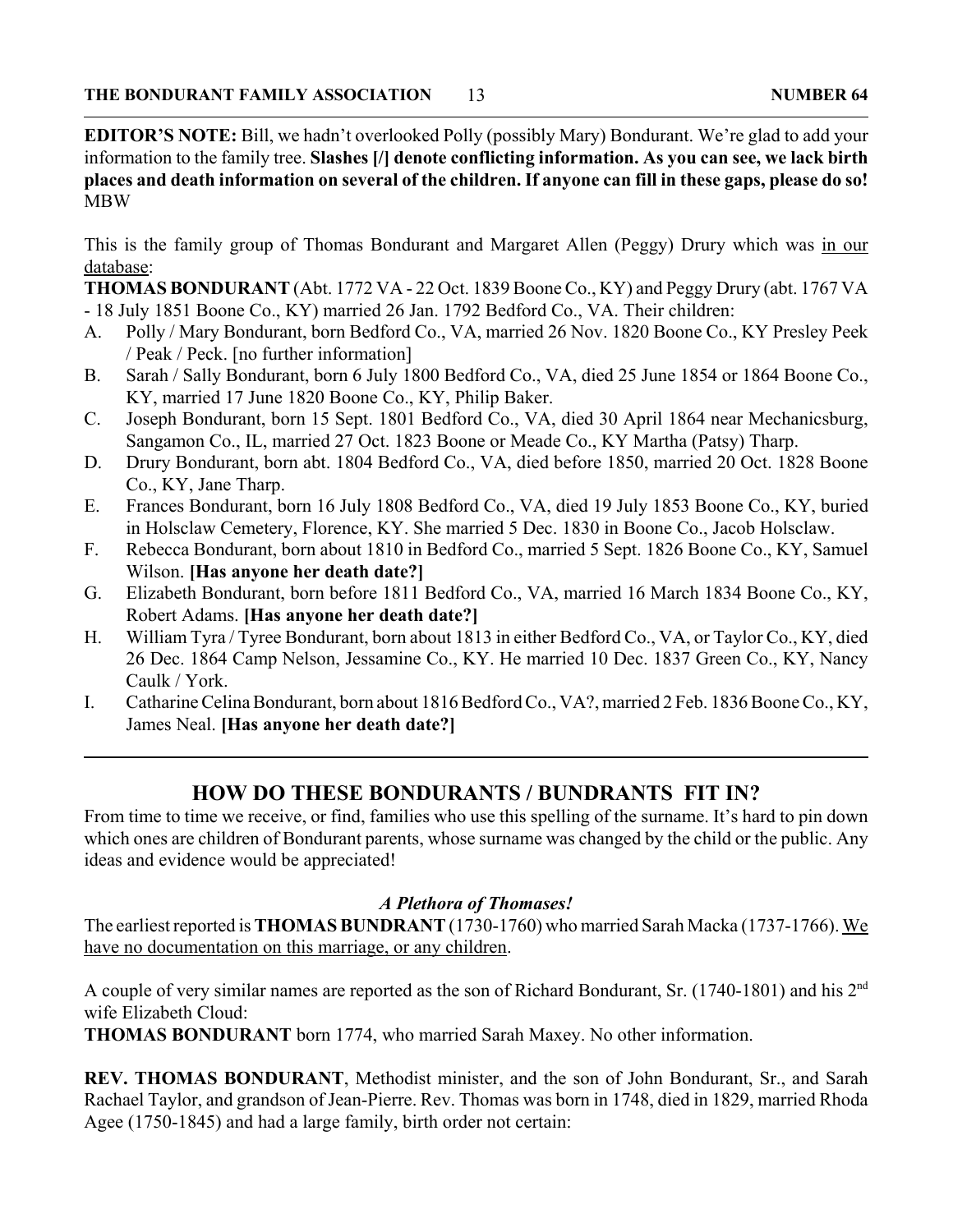- A. Mary Elizabeth (Mollie) Bondurant, (1771-1840) married Moses Flood (1765-1852)
- B. John M. Bondurant, born 1773, married Sarah (Sallie) Garrett born 1776
- C. Jacob P. Bondurant, (1776-1819 married Jane Prunty / Brantley / Bently (1773-1858)
- D. Ann (Annie) Bondurant, (1776-1861) married John Noah Duncan (1776-1814)
- E. Martha / Mary (Polly / Patty) Bondurant, (1777-1868 married Henry Sallee / Salle (1768-1850)
- F. James Agee Bondurant, (1779-1846) married Phebe Ford, and Sarah Josephine (Sallie) Watson (1791- 1882)
- G. Noah Bondurant, (1781-1856 married Martha (Patsy) Chastain (1779-1865)
- **H. THOMAS BONDURANT, JR.** (1782-1849) married Mary (Polly) Agee (1794-1832) and had children:
	- 1. John Mark Bondurant, (1815-1883) married Eliza Smith (1817-1895)
	- 2. Joseph Agee Bondurant, (1817-1895) married Ann Elizabeth Agee (1837-1906)
	- 3. Nancy Jane Bondurant, born 1821 married William Nelson Hope (1815-1890)
	- 4. William Samuel Bondurant, (1825-1856) married Nancy Basket
	- 5. Mary Price Bondurant, (1826-1849) married David Garrett Bondurant (1817-1873)
	- 6. Thomas Allen Bondurant, born 1828 married Mary J. Hall, and Emma Hall
	- 7. Sarah Frances Bondurant, (1830-1863) married John Hope
	- 8. James Preston Bondurant, (1832-1883)
- I. Joseph P. Bondurant, (1783-1835) married Mary G. (Pollie) Agee (1801-1859)
- J. Agnes Sarah (Sallie) Bondurant, (1788-1861) married John Wesley Franklin, Sr. (1781-1861)
- K. Pauline Marshall (Polly) Bondurant, no further information.

**THOMAS BONDURANT** (1769-1839) is said to be the son of Joel Bondurant, Sr. born 1742, and his wife ? O'Brien. No further information on Thomas.

**THOMAS BUNDRANT** (1781-1835) who married Susanna Lockett (1787-1835) and had a large family. This man has been placed as the son of a John Bondurant, born 1737, and his wife Martha Bondurant born 1734, but no documentation has been found.

- A. Cyrus Bondurant, born 1808, twins
- B. Silas Bondurant, (1808-1860 IN) who married Ruth Test 21 May 1843
- C. Mary Ann Bondurant, (1810 VA -1885 KS) married William A.E. Corbin and/or 1833 IN ,Thomas Watters (1803-1885) and had daughter
	- 1. Sarah Catherine Watters (1834-1914) who married Charles Pettie Jewell (1825-1885)
- D. Catharine Bondurant, born 1812
- E. William C. Bondurant, born 1814, married Sarah ?
- F. Martha Bondurant, born 1816 VA
- G. Betsey Ann Bondurant, born 1818 VA
- H. David Bondurant, born 1821 VA
- I. Charles H. Bondurant, (1822 VA -1900 IN) married 1852 Jane Branson
- J. Frances Bondurant, born 1823 VA married Mr. Williams
- K. Matilda Bondurant, born 1825 VA
- L. Susan A. Bondurant, born 1825 VA, twins
- M. Adaline Bondurant, born 1832 IN married Mr. Jordan.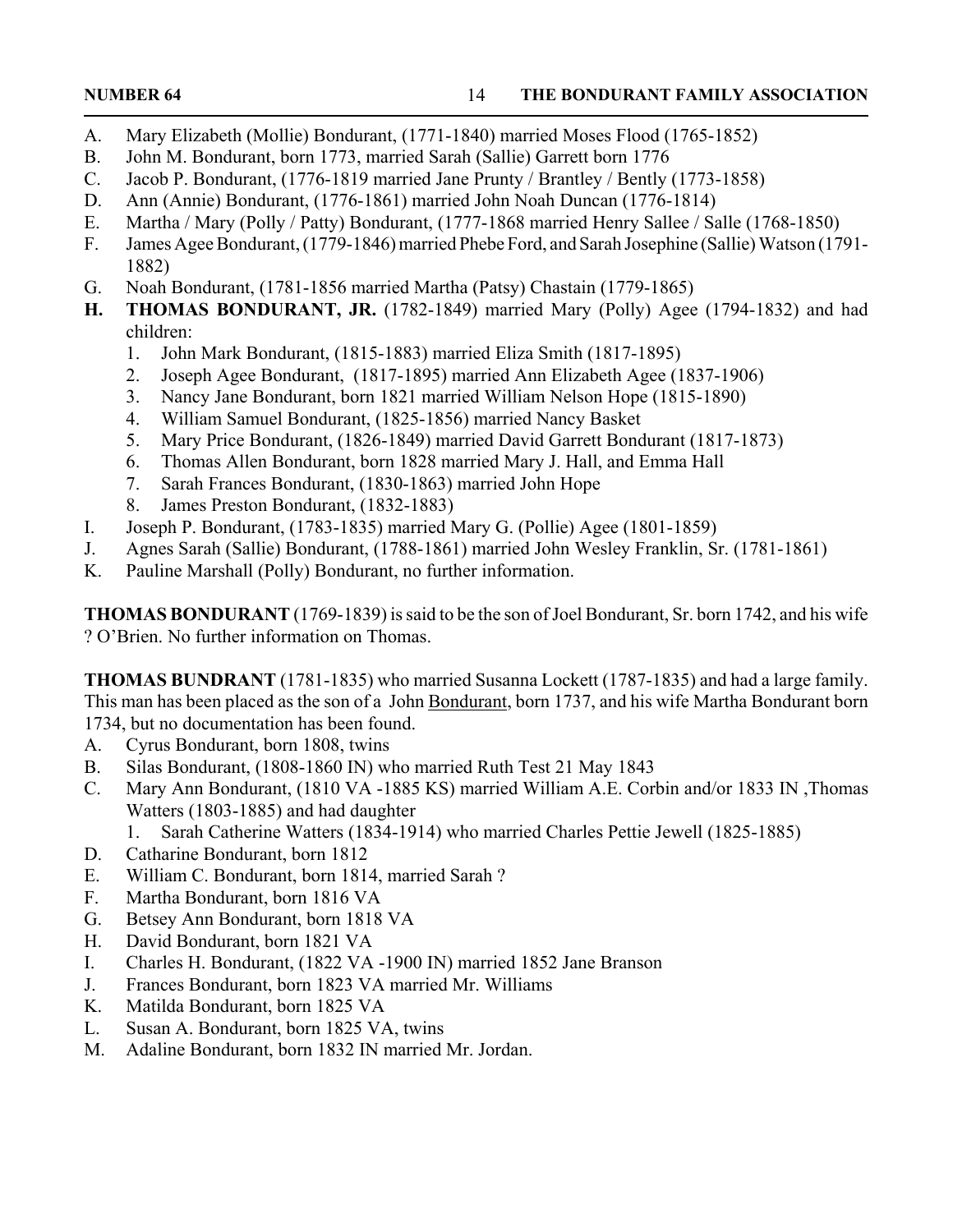**THOMAS MORGAN BONDURANT, SR.** (1792-1869) was the final child of Darby Bondurant (1749- 1828) and his 2nd wife Lucy Hall (1748-1817). Thomas married Mary Ann Moseley (1809-1869) and had a large family:

- A. William M. Bondurant (1827-1842)
- B. Lucy Ann Bondurant, born 1829
- C. Jane Eliza Bondurant, born 1831 married William ? Coleman
- D. Martha Ellen Bondurant, born 1833
- E. Nancy H. Bondurant, (1835-1862) married William D. (Will) Burford (1822-1898)
- F. Maria Bondurant, born 1838 married Charles D. Brand, born 1838
- G. Mary M. and/or Mariah Louise Bondurant, born 1840
- H. Samuel Francis Bondurant, (1842-1899) married Rebecca Johnson Etheridge (1850-1923)
- I. Emma Bondurant, born 1845
- J. **Thomas Morgan Bondurant, Jr.,** (1849-1919) married Sarah E. Frances (Fannie) Cope (1851-1895).

**THOMAS BONDURANT** born 20 Nov. 1795, died 7 April 1832 in Shelby Co., KY, and was buried in the Lea-Bondurant Cemetery there. His wife was Mary P. ?, born 27 April 1826, died 23 August 1849, buried in the same cemetery. We have only these grave inscriptions, and know nothing of his parentage.

**COL. THOMAS MOSELEY BONDURANT** (1797-1862), prominent landowner in Buckingham Co., and owner of the *Richmond Whig* newspaper, was the son of William R. Bondurant (1759-1803) and Judith Ann / Julia (Judy) Moseley (1772-1855). Col. Thomas built a number of fine houses for himself and his children in the county. His seat was "Variety Shade" which burned, where his family cemetery is located. He was also active in the Maysville Presbyterian Church, near Buckingham Court House, VA. The Bondurant children were:

- A. Sarah Elizabeth Bondurant (1826-1837)
- B. Amanda Harding Bondurant (1827-1832)
- C. William Arthur Bondurant (1829-1832)
- D. Angelina Judith Bondurant, born 1831, married William Paxton Hall, and left descendants still in Buckingham Co., and members of the Maysville Presbyterian Church.
- E. Thomas Lee / Leigh Bondurant (1834-1916)
- F. Alexander Joseph Bondurant, (1836-1910) married Emily McFarland Morrison (1837-1926)
- G. George Perkins Bondurant (1838-1886)

**THOMAS BONDURANT** (1802-1845) married Jane Bonner Neblett (1805-1893). He was the son of Jacob P. Bondurant (1776-1819) and Jane Prunty / Bently / Brantley (1773-1858). Thomas and Jane were parents of a large family:

- A. Martha Ann Bondurant, (1826-1828)
- B. Mary Jane Bondurant, born 1827 married Henry Stegall / Steagall
- C. Harriett Newell Bondurant, born 1829, married John Spotswood Wingfield
- D. Emily Frances Bondurant, born 1831 married Mr. Akers
- E. Thomas Neblett Bondurant, (1833-1908) married Sarah Elizabeth Neblett (1832-1908)
- F. Robert William Bondurant, (1836-1917) married Mary Eliza Stockton (1840-1932)
- G. Sarah Virginia Bondurant, born 1838, married William H. Wingfield
- H. James Saffold Bondurant, (1842-1918) married Mary Virginia Slaydon (1848-1931)
- I. John Melville Bondurant, (1844-1923) married Mary Susan Minter (1850-1949).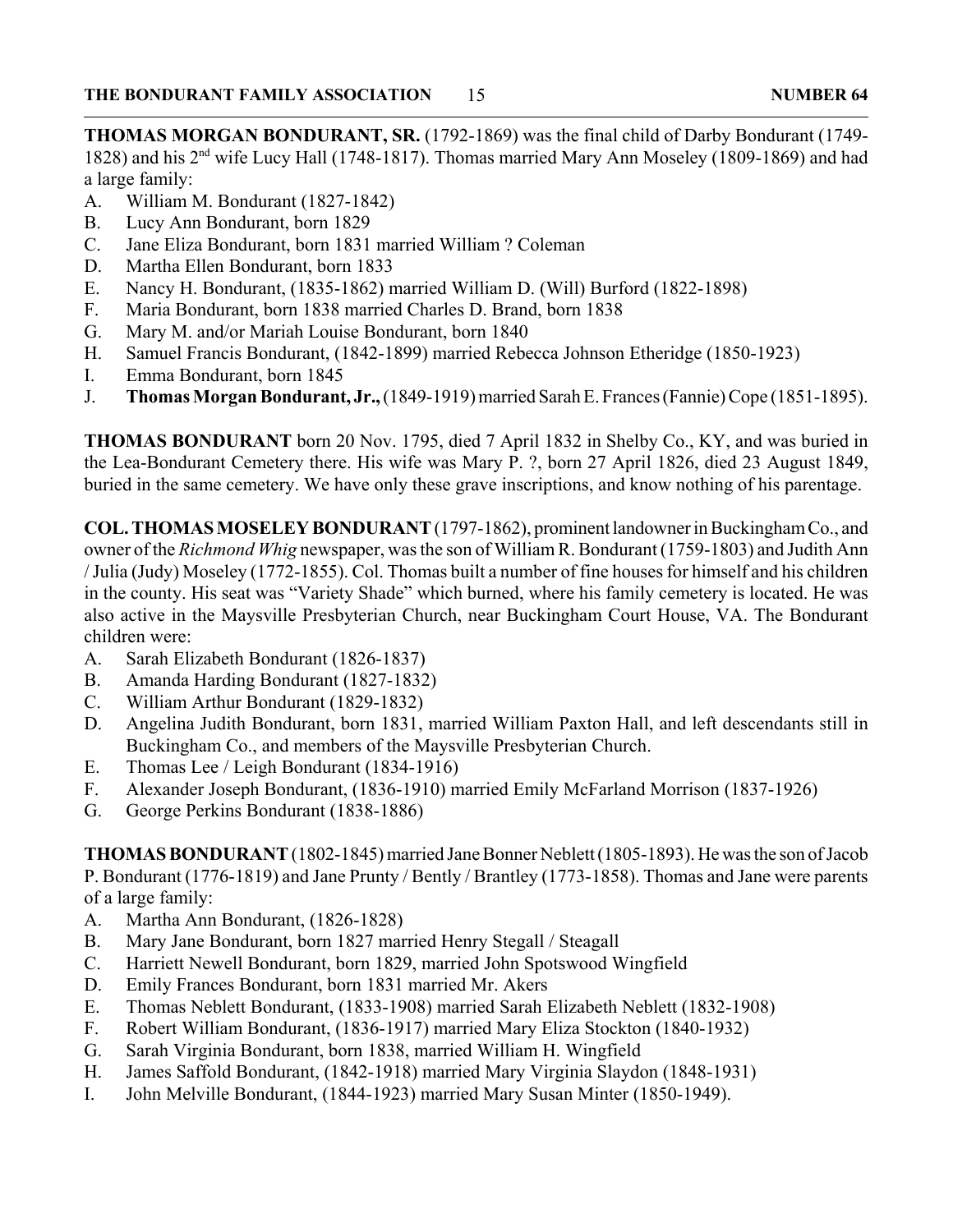And this is just the Thomases born before 1805; I hope I haven't missed any! There are lots more Thomas Bondurants born into later families! MBW

**JOEL BONDURANT, SR.**, born 1742, married ? O'Brien. We do not know his parentage, or when and where he married, and his wife's full name or parents. Their children:

- A. Joel Bondurant, Jr. (1766-1846) married Sally Wheat
- B. THOMAS BONDURANT (above) (1769-18390
- C. Joseph Bondurant, born 1771
- D. Drury Bondurant, born 1773
- E. Lucy Bondurant, (1775-1856) married John Scott, Sr. (1770-1850) and had a large family, birth order unknown. Might they be ancestors of Mary Scott, daughter of John Scott, who married Littleberry Bondurant?
	- 1. Joel Scott (1799-1883) married 1<sup>st</sup> Judie a. Carter, 2<sup>nd</sup> Nancy C. Dobyns
	- 2. Nancy E. Scott (1802-1854) married Shepard Woodford (1802-1856)
	- 3. Joshua Scott married Savanna H. Creasy
	- 4. John Scott, Jr. married Malinda ?; 2<sup>nd</sup> Margaret Ann Fields
	- 5. Malinda Epperson Scott (1822-1884) married Obediah Davis Hogan (1818-1896)
	- 6. Malisa [sic] Ann Scott married John P. Creasy
	- 7. Henderson Scott born 1825
	- 8. Lydia Scott married Charles Martin
	- 9. William Scott married Polly Hill
	- 10. James T. Scott married Charity Hackworth
	- 11. Charity F. Scott born 1837.

**JOHN WILLIAM BUNDRANT**, probably born about 1800 who died 1874, married Esther Flannigan. Their children, birth order unknown:

- A. Sally Bundrant, (1830-1900) married James Agee
- B. Frances Lucinda Bundrant, (1833-1920) married Philip Jackson (Jack) Carter (1829-1916), and had daughter
	- 1. Sarah Lucinda Carter (1862-1953) who married Andrew Jackson Hickam (1859-1903)
- C. Caroline Bundrant, (1834-1923) married Hiram Fair
- D. Jane Bundrant married Jeff Chaney
- E. William Henry Harrison Bundrant, (1841-1919) married Sally Bellamy
- F. Betty Bundrant married Joe Dalton
- G. James Bundrant.

#### **JOSIAH BONDURANT AND EDY JOHNSON**

Josiah was born in VA about 1755-59, signed a legislative petition in 1779 when he should have been at least 21, and in 1782 bought 207 ac. in Bedford Co., VA.

He appeared as one tithe on the tithe lists of Bedford Co., 1787-1789, and signed another petition there in Nov. 1789. He was not seen in the tax list in 1790, but signed a petition in 1791, and appeared again with the 207 acres from 1792-1797.

The first of Jan. 1798 he married Edy Johnson in Oglethorpe Co., GA and appeared there as "one white poll" in that county's 1798 tax digest. He may have received land from her family, for there is no deed to explain how he obtained the 60 acres and slave reported in 1799 tax digest of Oglethorpe Co., GA.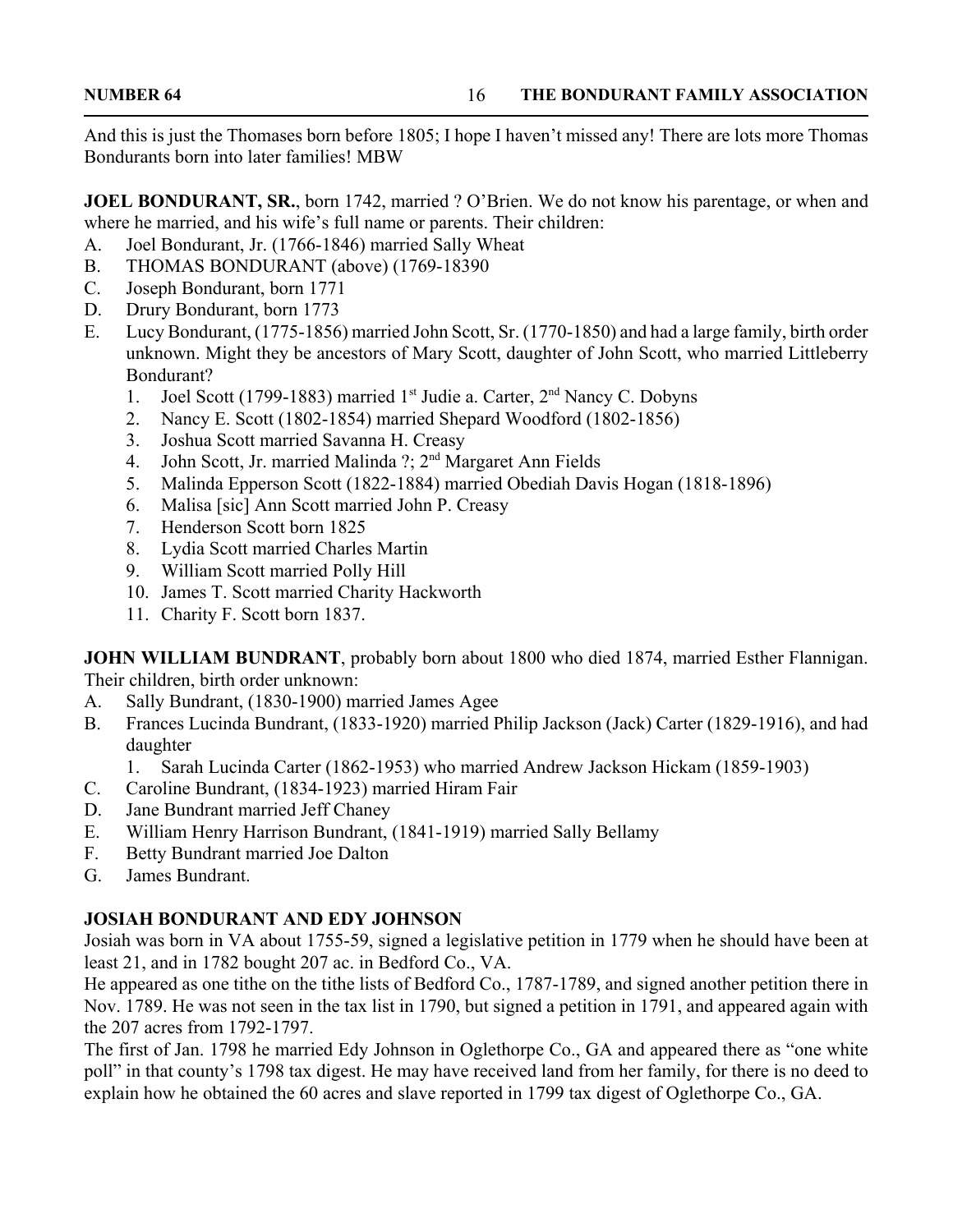The will of Thomas Johnson, signed 5 Sept. 1803, recorded 13 Feb. 1805, Will Book A, p. 140, Oglethorpe Co., GA, left his daughter Edy BUNDRANT a slave boy Will and \$200 worth of land at the death of Thomas' widow Penelope Johnson.

Josiah Bondurant appeared in the county's tax digests, and in the 1800 Census of Oglethorpe Co., the only one to survive in GA.

1 male 0 to 10 years of age - was this JOHN A. BONDURANT?

1 26-45

1 female 0 to 10 years of age - MARY BONDURANT

1 female 26-45.

1 slave (sex and age not reported)

Josiah left his Bedford Co., VA, property in the hands of my ancestor Littleberry Bondurant, when he went to Georgia. Littleberry reported Josiah's land, and paid the taxes for many years until it was sold by John Bondurant for Josiah Bondurant in 1817, and Edy relinquished her dower right.

In 1803 Josiah, a married man, enrolled for the 1805 GA Land Lottery.

In 1804 he bought 150 acres on Cloud's Creek from Joseph Elsberry; land joined John Johnston.

In 1805 he bought 60 acres from Hugh Freeman, Jr., on Cloud's Creek.

In 1806 Josiah sold 60 acres on Cloud's Creek to John Smith, and Edy relinquished her dower right.

Did not see Josiah listed in the 1807 Land Lottery Eligibles list for Oglethorpe Co.

In 1808 Reuben Johnson, Jr., sold land which adjoined Josiah Bondurant.

In 1815 Josiah sold the 150 acres to Morton Bledsoe on 21 Dec., and Bledsoe resold the land the following day to Robert Freeman.

Josiah was not found in the 1820 Census Index for Georgia. Was he out of the state?

Did Josiah and Edy move out of Oglethorpe Co., or did they die there? No estate records under any spelling appear in the county. Did they go to Walton County, and perhaps die there?

On 4 Feb. 1824 Josiah and Edy's daughter Mary BUNDRANT married Josiah Weatherford in Oglethorpe Co., GA. He died about 1840 in Walton Co., GA, leaving her with a number of children, probably born in Walton Co., GA:

- A. Mary G. Weatherford
- B. Thomas M. Weatherford
- C. Martha Weatherford, born about 1826, married James Warren Davenport about 1842 Walton Co., GA
- D. Francis M. Weatherford, born about 1830 married Laurency Sims 1 Sept.1850
- E. Josiah A. Weatherford, born about 1832
- F. Catherine Weatherford, born about 1834
- G. Permelia A. Weatherford, born about 1838
- H. John W. Weatherford, born about 1840

"Whereas NANCY BUNDRANT, administratrix on the estate of **JOHN A. BUNDRANT**, dec'd, petitions this court for letters of dismission on the said estate...." Walton Co., GA, March term of Inferior Court 1845, shows that John A. had died intestate a year or more earlier in Walton Co. By examining the Inferior Court sitting for Ordinary Purposes books, Nancy's petition to be named his administratrix would help fix the date of his death. Her annual returns as administratrix would show whether minor children were being supported by John's estate, and their names and sometimes ages.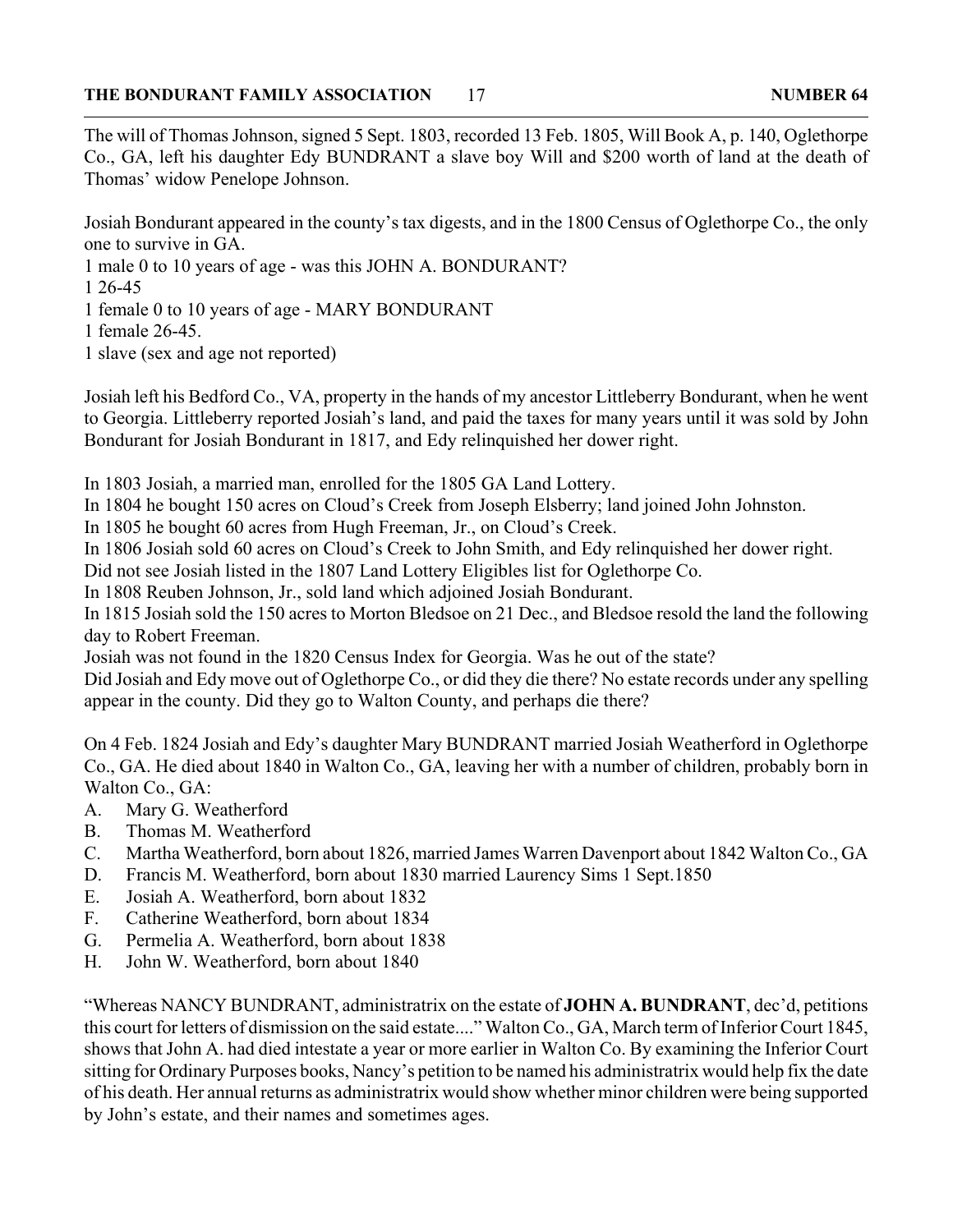Who was the father of **JAMES B. BUNDRAN**, born 3 May 1826 in Walton Co., GA. Was he Josiah and Edy's grandson, and the son of John A. Bondurant?

#### **RICHARD BONDURANT, SR. (1740-1801) AND CECELIA ANN HALL (1744-1771)**

Richard, son of John and Sarah Rachael Taylor, was a grandson of Jean-Pierre. Richard and Cecelia had a large family, and **there are several conflicts and missing links among them. Can you add or correct this data?** Children:

- A. Francis (Frank) Bundren [sic] (1764-1836) married Elizabeth King (1766-1832) and had children:
	- 1. Sarah Bondurant, (1785-1845) married John M. Barnes born 1784. Daughter
		- a. Amelia (Millie) Barnes (1826-1909) married William McKay (1811-1888)
	- 2. Susanna Bondurant, born 1790 married Benjamin Cloud
	- 3. John Bondurant, (1790-1830) married Mary Ann ?
	- 4. Leander Bondurant, born 1797 married Amelia ?
	- 5. Peter Bondurant, (1800-1851) married Rutha / Ruth Bean (1812-1880). Their children:
		- a. Rachael Bondurant, (1827-1860) married James Calvin Harrell
		- b. Elizabeth (Betsy) Bondurant, (1828-1916) married Michael Cole
		- c. Manerva [sic] Bondurant, (1831-1909)
		- d. Rev. Jesse Bean Bondurant, (1833-1913) married Angeline Sanders (1842-1916)
		- e. Martha Jane Bondurant, born 1835, married William Nelson Waller
		- f. Mary Bondurant, (1839-1909) married Pryor Hamilton Devault
		- g. Samuel Houston Bondurant, born 1841
		- h. Reugin Bluford Bondurant, (1843-1918) married Kate Ramsey Ouillen, 2<sup>nd</sup> Elizabeth M. Farmer
		- i. James W. Bondurant, born 1844
		- j. Louisa Bondurant, (1847-1920) married Mr. Coffey.
	- 6. Green / Greenzill Bondurant, (1800-1854) married 1<sup>st</sup> Elizabeth Cleveland, 2<sup>nd</sup> Mourning Bunch.
	- 7. Richard Bondurant, born 1806, married Clarissa Newton. Their children:
		- a. William F. Bondurant, born 1832
		- b. Greenbury Bondurant, born 1834
		- c. Dewitt Bondurant, born 1838
		- d. Norman Bondurant, born 1840
		- e. Taylor Bondurant, born 1841
		- f. William M. Bondurant, born 1844
		- g. Isaac N. Bondurant, born 1846
		- h. Celestine Bondurant, born 1848
		- i. Harriet Bondurant, born 1849.
	- 8. Hiram Bundren [sic] (1819-1899) married Mary Elvira Hayes who died in 1901. Their children:
		- a. William R. Bondurant (1846-1860)
		- b. Adaline Bondurant, born 1847
		- c. Elizabeth Bondurant, born 1850
		- d. James F. Bondurant, born 1853, married Malinda ?
		- e. Thomas K. Bondurant, born 1853
		- f. Mary M. Bondurant, born 1857
		- g. Nancy M. Bondurant, born 1861
		- h. Lucinda D. or Olsney S. Bondurant, born 1868.
	- 9. Mary Bondurant married Jeremiah Cloud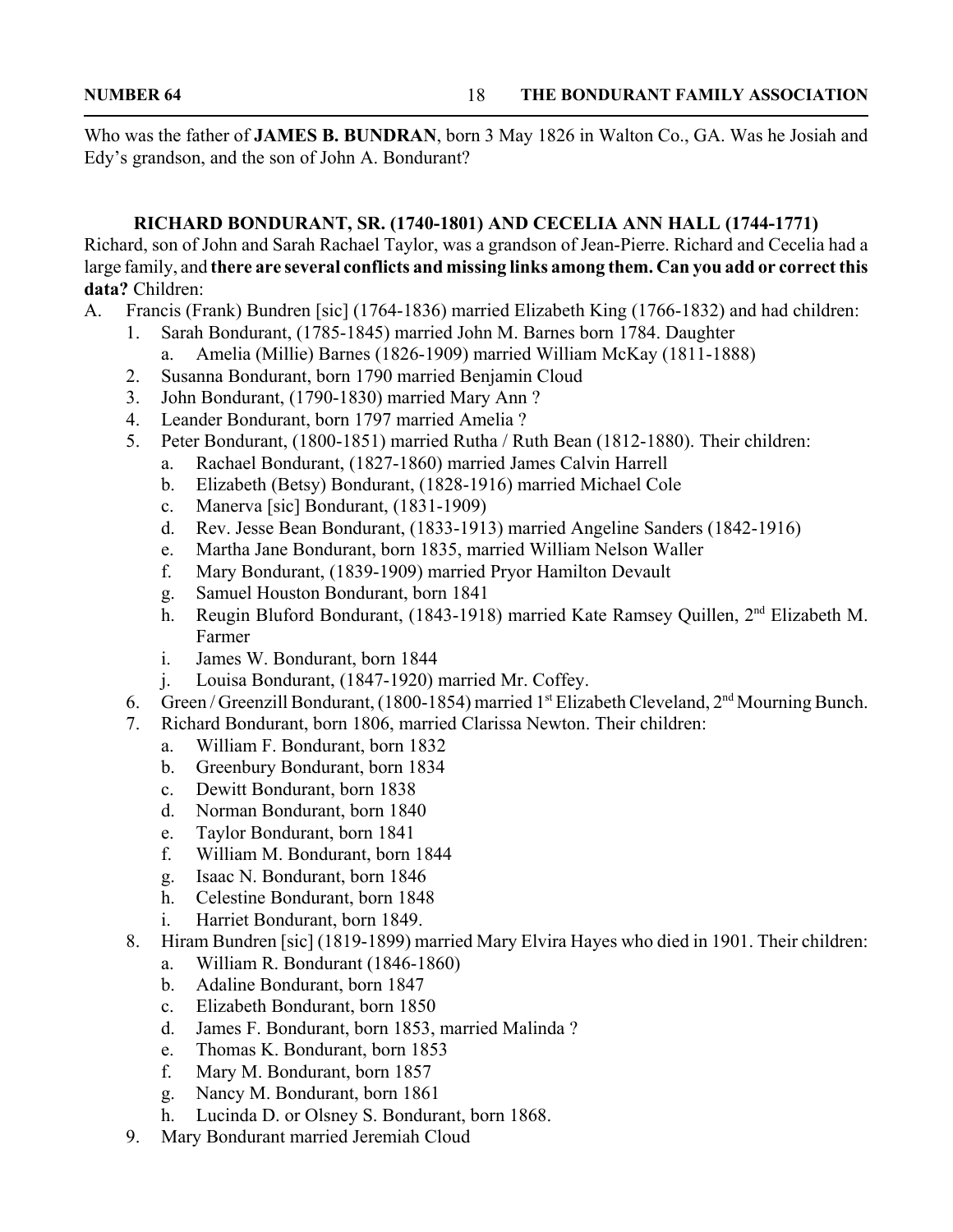- 10. Phillip Bondurant.
- B. Richard Bondurant, Jr. (1768-1831) is said to have married the same Elizabeth King as did his brother Francis (above). Unless there was a divorce, how could this be? Richard married Elizabeth Cloud. Child of this marriage was
	- 1. Jane Bondurant**,** (1791-1887) who married Nathaniel Barnes (1788-1844), their daughter
		- a. Electa Eliza Barnes (1833-1887) married John Ogle (1825-1920)
- C. Thomas Bondurant, born 1774 who married Sarah Maxey.
- D. John Bundrant, (1782-1850) married 1<sup>st</sup> Tabitha Bays who died in 1813. He married 2<sup>nd</sup> Lucinda (Lucy) Gilley (1797-1882) and had a large family. **We do not know the actual birth order of these children. Some of the information on the multiple marriages of their children is quite confusing, and possibly wrong. Can anyone clear up this uncertainty?**
	- 1. William Claiborne / Dallas Bondurant, (1818-1859) married Julia Ann Gilley or Gillis (1818- 1904)
	- 2. Peter Bondurant, (1820-1909) married Asenath Minerva Harrell (1825-1880)
	- 3. Elizabeth B. (Bettie) Bondurant, (1828-1912) married James J. Harrell 1<sup>st</sup>, born 1824, 2<sup>nd</sup> Geams Harrell, 3<sup>rd</sup> Samuel David Eakin (1820-1906), and 4<sup>th</sup> Sam D. Eakin born 1826. **[Are her first**] **two, and last two husbands the same men?]**
	- 4. Mary (Polly) Bondurant, (1824-1912), married Charles Quillian / Quillen, born 1820
	- 5. Sarah Ann Bondurant, (1823-1860) married James J. / Geams Harrell
	- 6. Claborn D. Bondurant, (1830-1857) married Mary Ann Crews, born 1826, and possibly Clemantine ?
	- 7. Harden Alexander Bondurant, Sr., (1833-1907) married Nancy Jane Hancock (1840-1890)
	- 8. Nancy P. Bondurant, (1836-1912) married William H. Bradley (1832-1880)
	- 9. Daniel Gilley Bondurant, (1838-1910) married 1<sup>st</sup> Mary Ann / Jane Timoney, born 1842. He married 2<sup>nd</sup> Mary Statira Walker (1854-1939), and 3<sup>rd</sup> Mary J.?
- E. Sarah Bondurant, (1785-1845) married John Barnes born 1784, and had a daughter
	- 1. Amelia (Millie) Barnes (1826-1909) who married William McKay (1811-1888)
- F. Unknown Bondurant child, **sex and birth date unknown**.
- G. Drury Bondurant.

#### **BAYLISS INFORMATION NEEDED**

Mrs. Marilou Smith Ninowski, e-mail *marilou1940@hotmail.com*, found her great, great, great grandfather's family listed in the Bondurant-Bayliss-Jones Bible in the Library of Virginia catalog. "I am certain they are the same because they have the same names, dates, with only a few minor differences. BRITTAIN BAYLISS was the father of Thomas Bayliss, then [down to] William Joel Bayliss, Minnie Lou Bayliss Smith, William Joel Smith, [to] Marilou Smith Winowski.

Do you have any idea of the relationship between the Bondurants, Bayliss and Jones families, and why they would be in the same Bible record?

**EDITOR'S NOTE**: I wasn't able to help, but Sharon Kingen had this information in her GEDCOM: William Bayliss born 25 Dec. 1803, died 9 Jan. 1838 married Virginia Ann Bondurant on 21 Jan. 1830. Virginia was born 21 Aug. 1814, died 19 Oct. 1857. Their son Thomas Cullen Bayliss married Mary E. Cowaden.

Do any of you have data to share with Marilou (or us) on the descendants of William Bayliss and Virginia Ann Bondurant? We have none among our members (that we know of), or in the data base.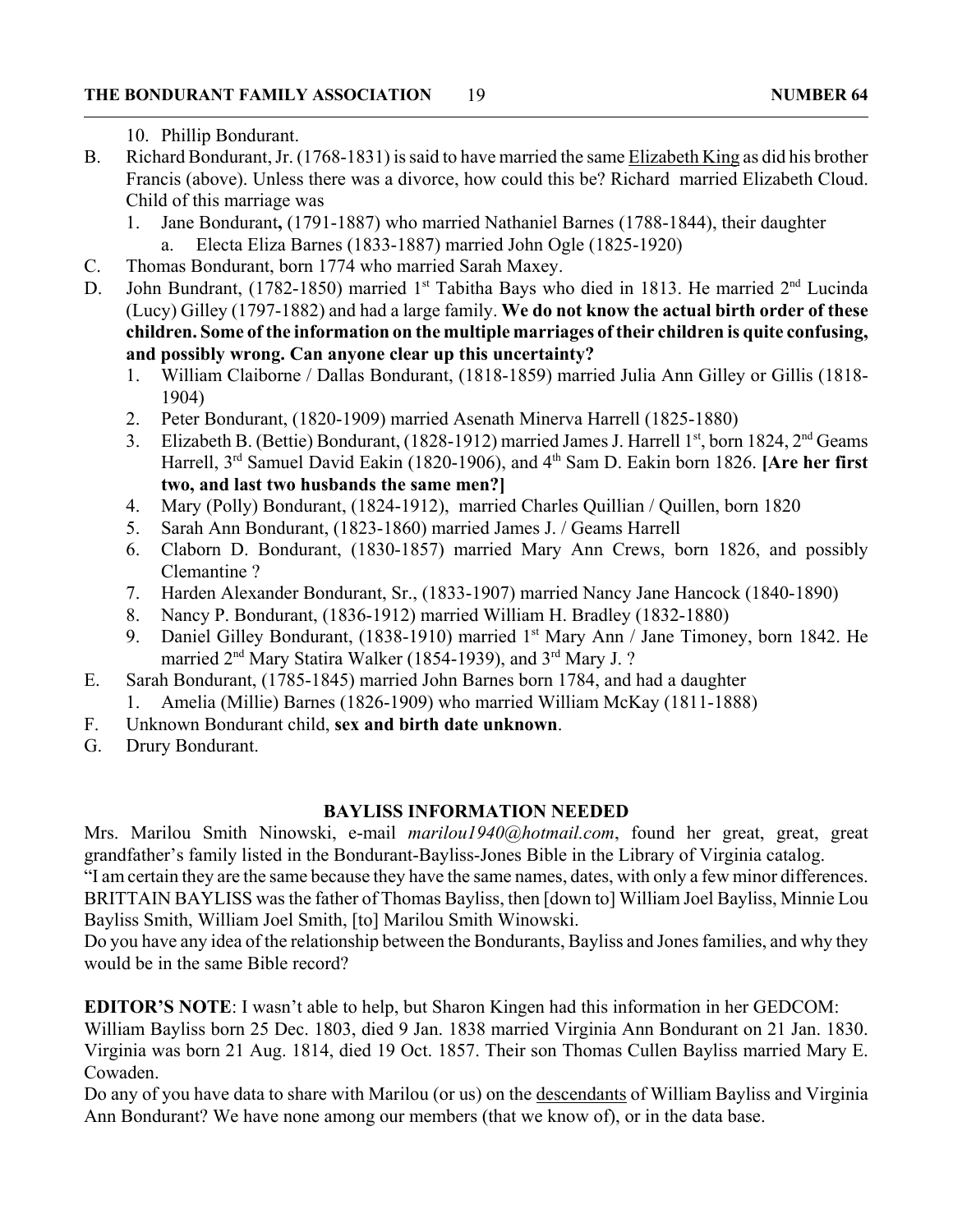Virginia Ann was the child of Benjamin Bondurant and Sarah East (Sally) Moseley, and grandchild of Darby Bondurant and Ruth Agee. The Benjamin Bondurant family cemetery is in Weakley Co., TN. Were the Bayliss kin buried with them?

### **BONDURANT FAMILY ASSOCIATION MEMBERSHIP Those who have already paid their 2005 dues have "2005" after their names.**

#### **Name, Address, City, State, Zipcode, telephone, e-mail address, dues paid for 2005.**

Allen Co. Pub. Library, Periodicals, PO Box 2270, 900 Webster St., Fort Wayne, IN 46801, 2005

Alvarez, Bonnie, 9435 Loch Leven Ct., Laurel, MD 20723

Alvarez, Judy, 4343 Stockport Way, Upper Marlboro, MD 20772, *jdajudy@aol.com*

Andersen, Duane Howard, 2508 L St. N, Apt. 17, Sacramento, CA 95816

Andersen, Elliott B., 8012 Wonder St., Citrus Heights, CA 95610, *72440.2232@compuserve.com; 2005*

Anderson, Marilyn B., PO Box 274, Basehor, KS 66007, 913/724-2027, *mander8399@aol.com*

Arrington, Angele S., 1335 Greenbrier Dear Rd. # 802, Anniston, AL 36207-6790

Aull, Margaret Burroughs, 2001 Hemlock, Borger, TX 79007-6803, 806/273-2932

Bailie, John D., 5515 Spanish Oak, Houston, TX 77066-2440, 281/440-5963, *jdbaillie@urjet.net* 

Bailie, Thomas B., 10045 Weko Dr., Bridgman, MI 49106, 616/465-4567, *tbailie@aol.com*

Bailie, Wayne E., 3004 Pinewood Cir., Manhattan, KS 66502-2085, *webale@ksu.edu*

Balance, Charlotte, 425 Timber Dr., Decatur, IL 62521-5516, 217/428-2118

Barham, Jeane Brown, 3618 Glenbrook Rd., Fairfax, VA 22031, 703/280-2591

Bates, Mary E.B., 2618 Childs Lane, Alexandria, VA 22308, 703/548-1929

Black, Patty Lynch, 241 Warren Rd., San Mateo, CA 94402, 650/579-7084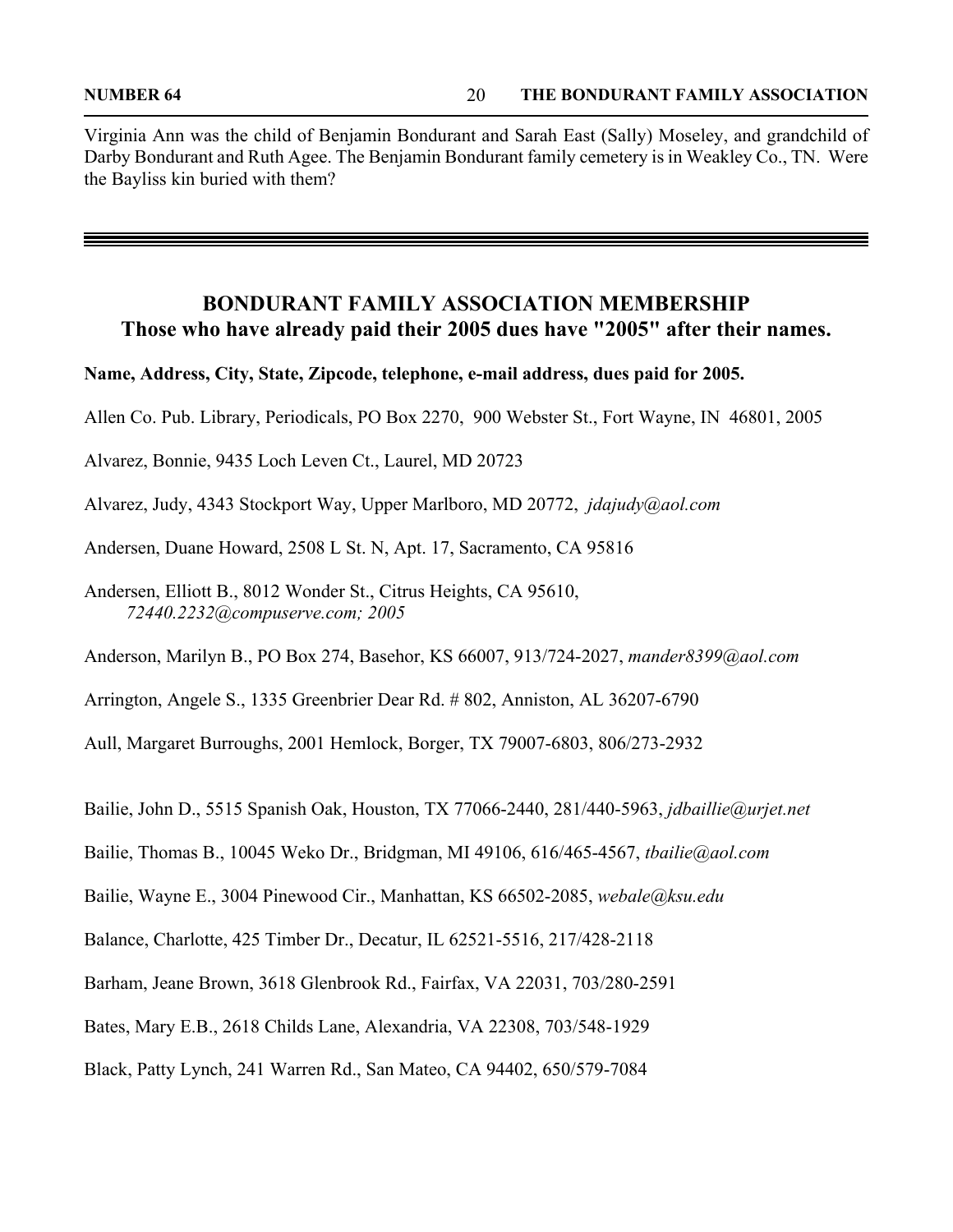Bondurant, Albert G., PO Box 210, Baker, LA 70714-0210, 504/775-3613, *hcbclotile@aol.com*

Bondurant, Amy, 1340 - 31st St. NW, Washington, DC 20007, *albond@attglobal.net*

- Bondurant, Andrew Jack, 5112 Mt Vernon Memorial Hwy, Alexandria, VA 22309, 703/780-8383
- Bondurant, Arnolda Kathy, 3100 1/2 63rd St., Sacramento, CA 95820-1923, 916/452-5162, *flower.mtn@earthlink.net*
- Bondurant, Barry W., 4708 Judy Dr, South Fulton, TN 38257, 497-1497
- Bondurant, Bobby Joe, 158 Lake Dr, Amherst, VA 24521, 804/946-7603, *bondurantsbake@cs.com*
- Bondurant, Bobby Stuart, 630 6th St Circle NE, Conover, NC 28613, 828/465-0364
- Bondurant, Carolee, 208 Fairway Dr., Radford, VA 24141, 540/639-0069, 2005
- Bondurant, Charles B (Chip), 6305 Brokenhurst Rd., Indianapolis, IN 46220, 317/253-0419
- Bondurant, Charles I., PO Box 8251, Woodland, TX 77387, 713/361-7441
- Bondurant, Clinton, 219 Shannon Ct, Senoia, GA 30276, 770/599-9664, *eod13@earthlink.net*
- Bondurant, David C., 7503 Shrewsbury, Baton Rouge, LA 70808
- Bondurant, David M., PRESIDENT, PO Box 21808, Lexington, KY,40522, 606/266-4054, *dbondurant@alltel.net*
- Bondurant, David M., 235 Decha Rd., Lexington, KY40205, 2005
- Bondurant, David W., 4025 Becket Dr, Colorado Springs, CO,80906, 719/576-5543, *dbondurant@mac.com*
- Bondurant, Edwin A., 411 Hillwood Ave., Falls Church, VA 22046, 703/534-2393, *edbondel@earthlink.net*
- Bondurant, Frank B., 1074 McKean Circle, Winter Park, FL 32789-2681
- Bondurant, Gordon E., 966 Harbortowne Rd, Charleston, SC 29412, 843/795-7947, *gebond@comcast.net*; 2005
- Bondurant, Hix C., 205 Fairway Dr, Radford, VA 24141, 540/639-2154, *hixlil@charter.net*; 2005
- Bondurant, Howard D., 3434 Snow Creek Road, Martinsville, VA 24112, 540/656-1796, *hbondura@webtv.com*
- Bondurant, James E. (Jim), 305 Washington St # 2, Marietta, OH 45750, 740/373-2813
- Bondurant, James E., Jr., 9140 Hailes Abbey Ln, Knoxville, TN 37922, 865/691-5868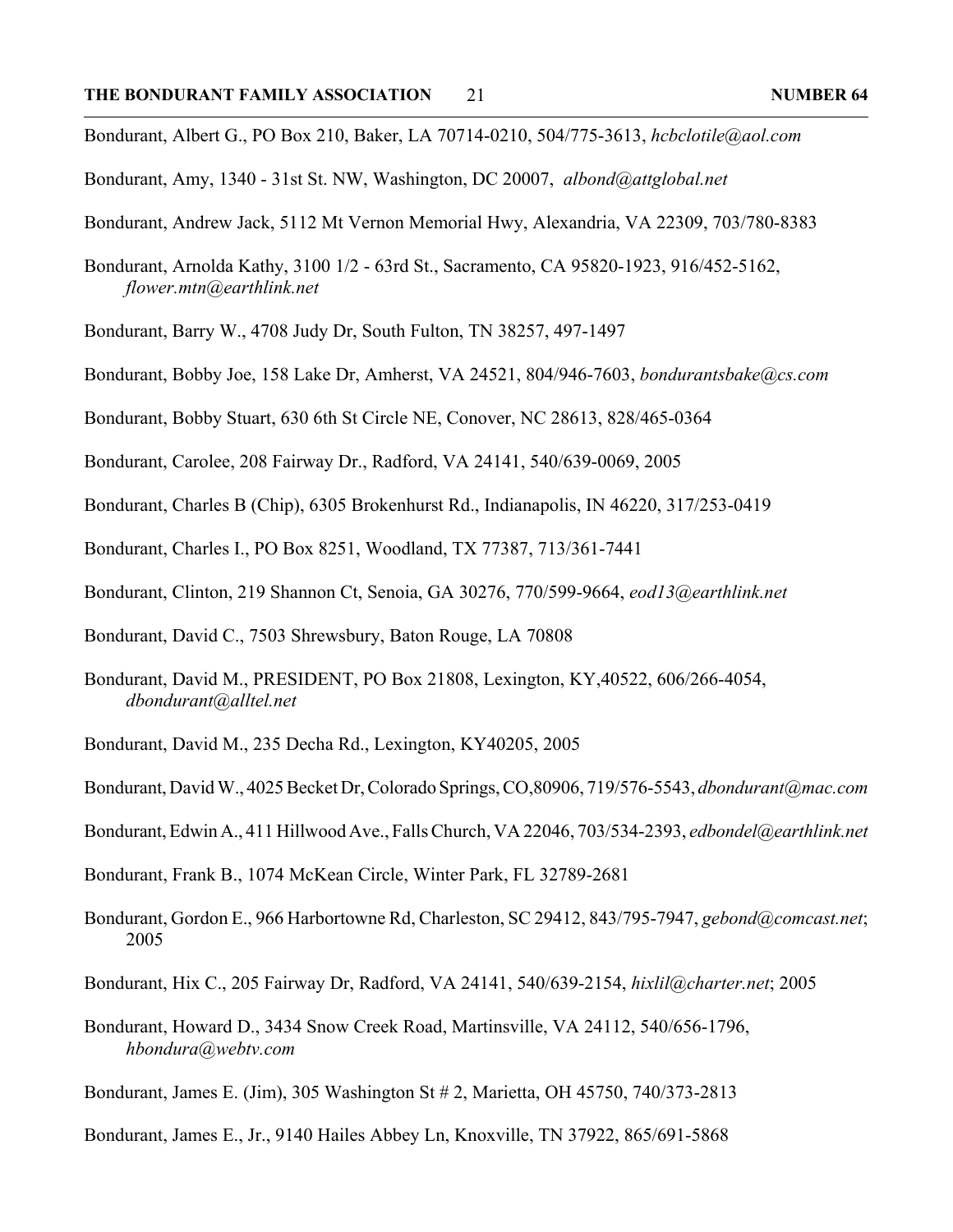- Bondurant, James Houser, 430 SW 156th St. #303, Buren, WA 9816604313, 206/444-0077, *jhbondu@alphastate.com*
- Bondurant, Jane, 1500- I Crescent Dr., Matthews, NC 28105
- Bondurant, Janet J., P.O. Box, Green Mountain Falls, CO 80819, 719/684-8262
- Bondurant, Jerry, 533 W County Rd 900 N, Lizton, IN 46149, 317/994-5203, *skizzix1@aol.com*
- Bondurant, John Edward, 1920 Crestview Dr, Bartlesville, OK 74003, 918/336-5310
- Bondurant, John Hodges, 1704 Sweetbriar Lane, Louisville, KY 40207-1768, *john.bondurant@insightbb.com*
- Bondurant, John Tyree, 1704 Sweetbriar Ln, Louisville, KY 40207, 502/897-1405, *jbondurant@fbtlaw.com*
- Bondurant, Kenneth Dean, 16620 Charles Otter Dr., Sonora, CA 95370, 209/586-2503, *kenbsr@mlode.com*
- Bondurant, Luther L., 3413 Bainbridge Blvd, Chesapeake, VA 23324, 757/545-0348, 2005
- Bondurant, Marcy R., 420 S Camac St, Philadelphia, PA 19147, 715/545-6186
- Bondurant, Martin H., Jr., 258 State Hwy JJ, Lilbourn, MO 63862, 314/688-2371
- Bondurant, Mary Edna, 7338 Peaks Mill Rd., Frankfort, KY 40601, 502/227-7686
- Bondurant, Matthew R., 2703 Mt. Vernon Ave. Apt. 4, Alexandria, VA 22301, 703/739-4910
- Bondurant, Neal, 2935 Roche Dr. N, Colorado Springs, CO 80918-1735, 719/593-1842
- Bondurant, Paul Al, 5371 Del Rey Dr., Colorado Springs, CO 80918, 719/599-8495
- Bondurant, Robert L., 1835 S Jefferson, Casper, WY 82601, 234-8717
- Bondurant, Robert Alan, 751 E Sycamore, Reedley, CA 93654, 559/638-4844, *rabruj@yahoo.com*
- Bondurant, Robert E., 101 Worth Ave., Palm Beach, FL 33480
- Bondurant, Robert Edouard, 933 East 19th St., Casper, WY 82601, 307/234-1366
- Bondurant, Roy S., 343 Autumn Lane 234-8717, Carlisle, MA 01741, *Surly@comcast.net*
- Bondurant, Sarah Elizabeth, 701 First St, Elizabeth City, NC 27909, 919/335-1665
- Bondurant, Si M., 1414 Roxbury Place, Jackson, MS 39211, 601/981-1494, *SMB@netdoor.com*
- Bondurant, Stanford L., 409 E Nelson Ave, Alexandria, VA22301, 703/549-3664, *bondlund@aol.com*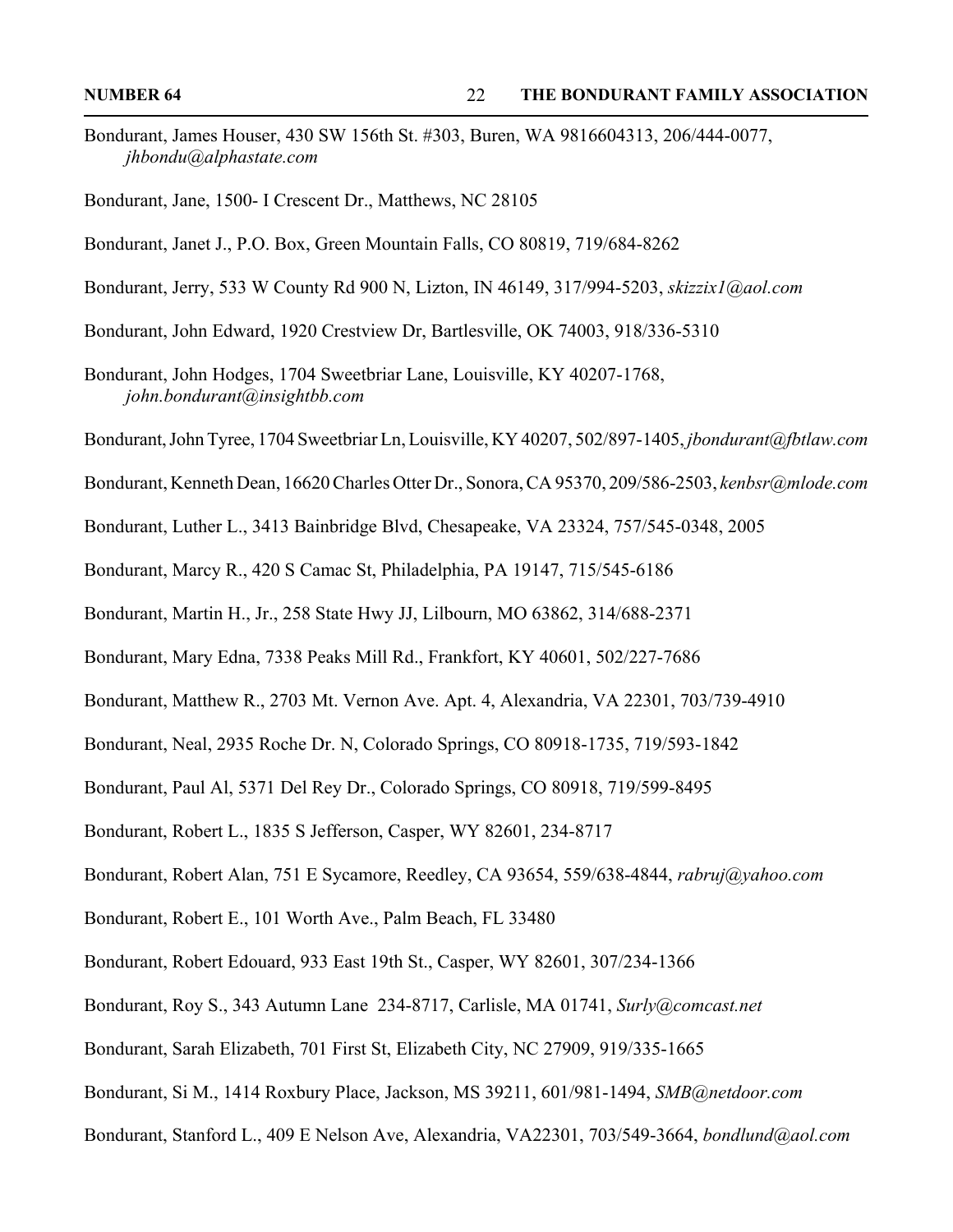- Bondurant, T.J. (Jack), 1818 Northwoods Lane, Salem, VA 24153, 540/387-2814
- Bondurant, Thomas C., 313 Larch Lane-C, Lexington, KY 40511, *tbondurant@prodigy.net*
- Bondurant, Thomas R., 1045 Denison St, Indianapolis, IN 46241, 317/241-4482
- Bondurant, Thomas R., 7 Charleston Circle, Brandon, MS 39047, 601/992-1607, *tomb@misnet.com*
- Bondurant, Walton G., Jr., 121 Commodore Lane, Smithfield, VA 23430, 757/365-0409, *wbondurant@bondurantlaw.com*
- Bondurant, Wayne L., 3500 Carlton Ave # K-38, Fort Collins, CO 80525, 970/266-8785, *bndrnt@aol.com*
- Bondurant, Will, 207 Terri Ave, Berea, KY 40403, 859/986-2408
- BonDurant, William, 150 Kenmore Way, Woodside, CA 94062, 650/368-0165, *wrbondurant@comcast.net*
- Bondurant, William G., 500 S Osteopathy #314, Kirksville, MO 63501, 606/665-6335, *wbondura@sbcglobal.net*
- Bondurant, William Irvin, 845 N 14th St, Wytheville, VA 24382, 703/228-6084
- Bondurant, William K., 605 G St, Salida, CO 81201, 719/539-2808, *ribon@naxs.net*
- Booth, Jean Hood, 3354 Apple Valley Rd, Commerce, GA 30529, 706/335-3881
- Boswell, Ben A., Jr., 8607 Stillwood Lane, Austin, TX 78757, 512/459-9064, *babos@onr.com*
- Bounds, Charles H., 309-D Cedar Crest Apt, Tuscaloosa, AL 35401, 205/759-1245
- Boyd, Frank, 6600 S Country Club Dr, Oklahoma City, OK 73159, 405/681-7078, *fboyd6600@aol.com*
- Bridges, Amy B., 265 E Magnolia Rd, North Wilkesboro, NC 28659, 336/667-0744, *amy5amy@hotmail.com*
- Brown, Wayne, 1268 Brookridge Dr, Columbus, OH 43235, 615/442-8999, *lwbcbrown@aol.com*
- Bundrant, Charles H., 3640 W. Commodore Way, Seattle, WA 98199, 283-7738
- Bundrant, Donald K., 2020 Vickie, Irving, TX 75060, 972/254-6264
- Bundrant, Sandra Rose, 5007-A Suter Dr, Nashville, TN 37211, 832-1209
- Burcham, Wanda L., PO Box 493, Penney Farms, FL 32079, 904/284-9883, *bwandammd@wmconnect.com*
- Butler, Pamela J., 11000 Anaheim Ave. NE, Albuquerque, NM 87122-3102, *PamelaJButler@aol.com*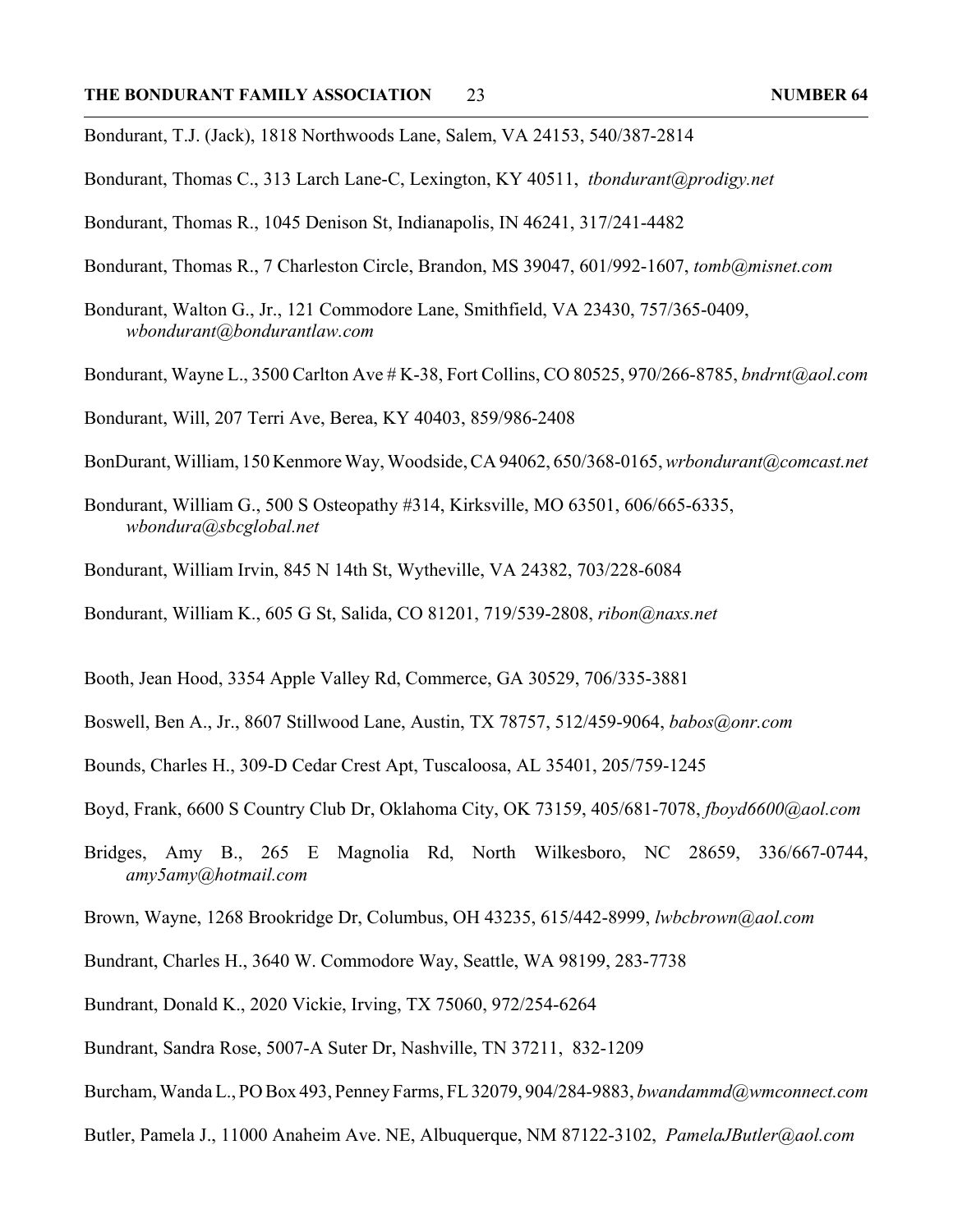- Camak, James N., Jr., 3801 Acapulco Ct., Irving, TX 75062
- Campbell, Phyllis B., 1106 Parsons Place, Greensboro, NC 27410-4186, 214/717-6775
- Clark, Edythe M., 1010 Am. Eagle Blvd. Apt. 423, Sun City Center, FL 33573-5272, 813/633-7736
- Cootes, Carolyn, P.O. Box 10, Port Heywood, VA 23138, *carolyn@cootes.com*; 2005
- Cosby, Richard, 12782 Cherrywood St, Poway, CA 92064, 619/679-0957, *RichCoz@aol.com*
- Crum, Donna K., 27307 108th Ave. SE, Kent, WA 98030; 2005
- Culpepper, James Jeffrey, 311 Delaware Ave. W/O, Morgantown, WV 26501-4309, 304/284-9563, *jjcul@earthlink.net*
- Culpepper, Mabel C., 3208 Casa Bonita Dr. NE, Albuquerque, NM 87111, 505/296-2952, *Jculpep890@aol.com*
- Dearen, Elizabeth R., 827 Temple St., San Diego, CA 92106, *lisa\_dearen@yahoo.com*
- Deaton, Ida Ellen, 2322 Cheyenne St., Golden, CO 80401-2341, 303/279-4270; 2005
- Dennis, Mary Thomas, 3800 Sam Boney Dr., Apt. 903 Windlands South, Nashville, TN 37211, 615/331- 3874
- Dias, Joan B., 7272 Forest Rd., Warrenton, VA 20187, *smoopie@adelphia.net*; 2005
- Donnedieu de Vabres, Loraine, 87, avenue Kleber, Cedex 16, Paris, France,75784
- Dubois, Susan A. B., 152 Deaver Rd, Elkton, MD 21921, 410/620-9011, *myladysusi@family.com*; 2005
- Duncan, Louise, 1147-C Northview Dr., Hillsboro, OH 45133, 937/393-4584
- Emerton, Dorothy, P.O. Box 3105, Soldotna, AK 99669, 907/262-3902; 2005
- Fairburn, Jane, 314 Palmer Lane, McCormick, SC 29835, 864/391-2419
- Faith, Amber, P.O. Box 2828, Snowflake, AZ 85937
- Family History Library, Acquisitions, 35 N West Temple St, Salt Lake City, UT 84150; 2005
- Ferguson, Bruce T., 1805 Lewis Lane, Owensboro, KY 42301, 270/684-4110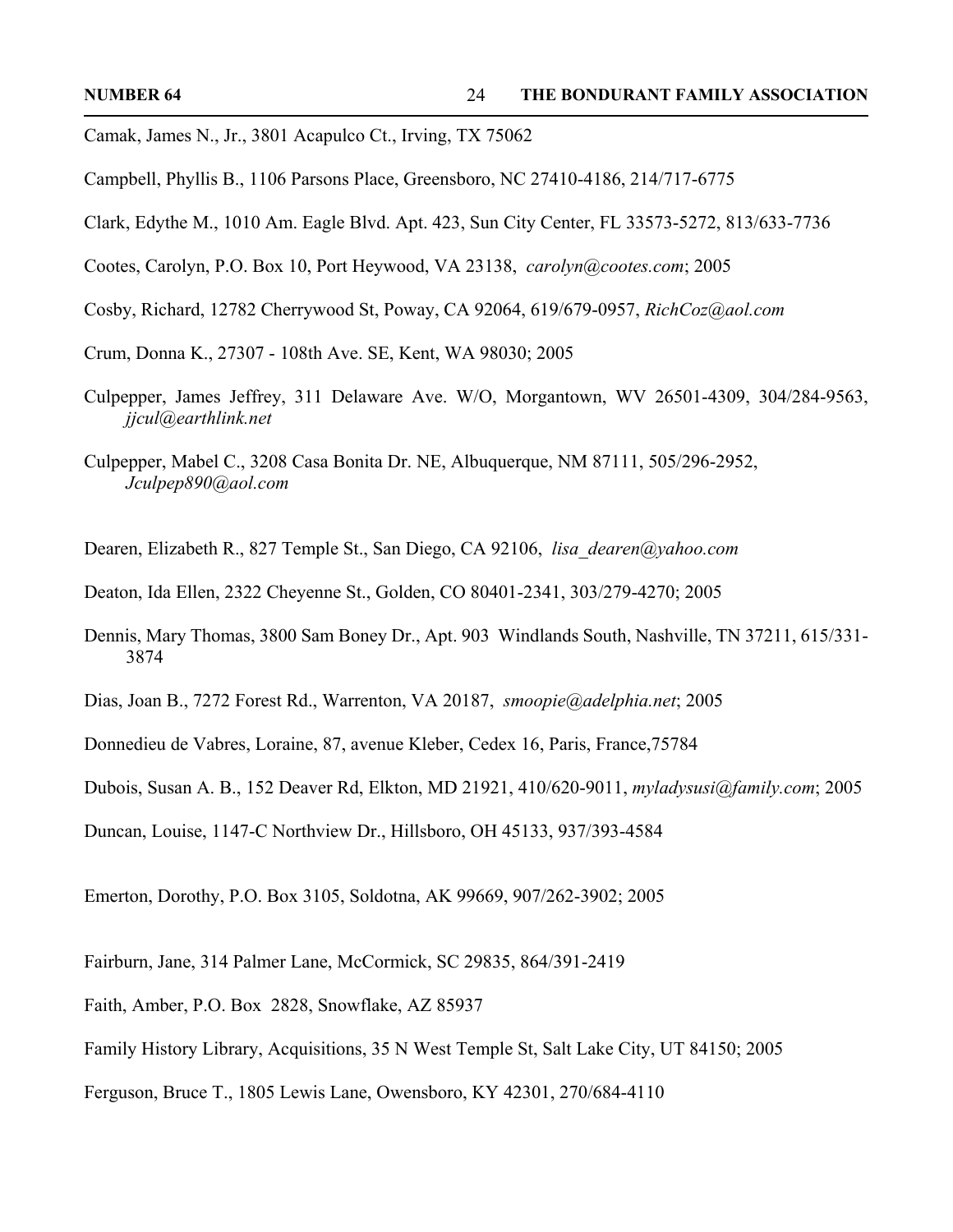- Flener, Wanda Bondurant, 9009 Lantern Lite Pkwy, Louisville, KY 40220, 502/491-4958, *wbflener@webtv.net*; 2005
- Flewellen, Marie Swecker, 175 Marcia Drive, Mary Esther, FL 32569
- Flood, William Ralph, 23456 Caminito Flecha, Laguna Hills, CA 92653, 949/830-5904
- Ford, John Marshall, 5313 North 2nd St., Arlington, VA 22203-1211
- Foster, Joyce G., 109 Walnutview Dr, Beaver, WV 25813-9755, 304/252-3755, *jgfoster@mtneer.net*
- Fox, Emmett L., PO Box 84, Arrington, VA 22922, 804/263-6786; 2005
- Freeman, Julia Bondurant, 501 Barfield Drive, Summerville, SC 29485, 803/875-5601
- Gagne, Emmie Lee, 1155 Sutton Hollow Rd., Martinsville, VA 24112, 703/638-4526
- Gale, Elizabeth, 5594 Buring Court, Fort Myers, FL 33919
- Gaynor, L., 2860 Richard Ave, Concord, CA 94520-5532, 925/682-6679, *elgaynor@hotcoco.infi.net*
- George, David Pelham, 4000 Park Avenue, Richmond, VA 23221-1120, 804/353-8392, *dave.george@verizon.net*
- Glover, William, 915 Southam Dr., Bon Air, VA 23235, *01Glover@comcast.net*; 2005
- Greene, Harry L., 1274 S 103rd East Ave, Tulsa, OK 74128, 918/835-9642; 2005
- Haley, Bondurant May, 668 Anglin Mill Rd., Stoneville, NC 27048, 336/573-3169; 2005
- Hall, Cary Lynne S., 102 Cedar St, Highlands, TX 77562, 713/426-4804
- Halliday, Rebecca Ann, 5515 Sherrel Dr., Atlanta, GA 30342, *jabeck@bellsouth.net*
- Harlow, Martha L., 2506 Berenson Lane, Austin, TX 78746-1917, 281/444-9685
- Harris, Pat R., 3341 South 48, Lincoln, NE 68506, 402/488-8682, *harris@cornhusker.com*
- Helms, Catherine H., P.O. Box 537, Homerville, GA 31634-0537, 912/487-5377, *chperth@surfsouth.com*
- Hill, Emma Alice, 1974 Pleasant Hill Rd, Pleasant Hill, CA 94523; 2005
- Hoffman, Marcelle B., 458 S Camden Dr, Beverly Hills, CA 90212
- Holland, David K., 5508 Saddlewood Lane, Brentwood, TN 37027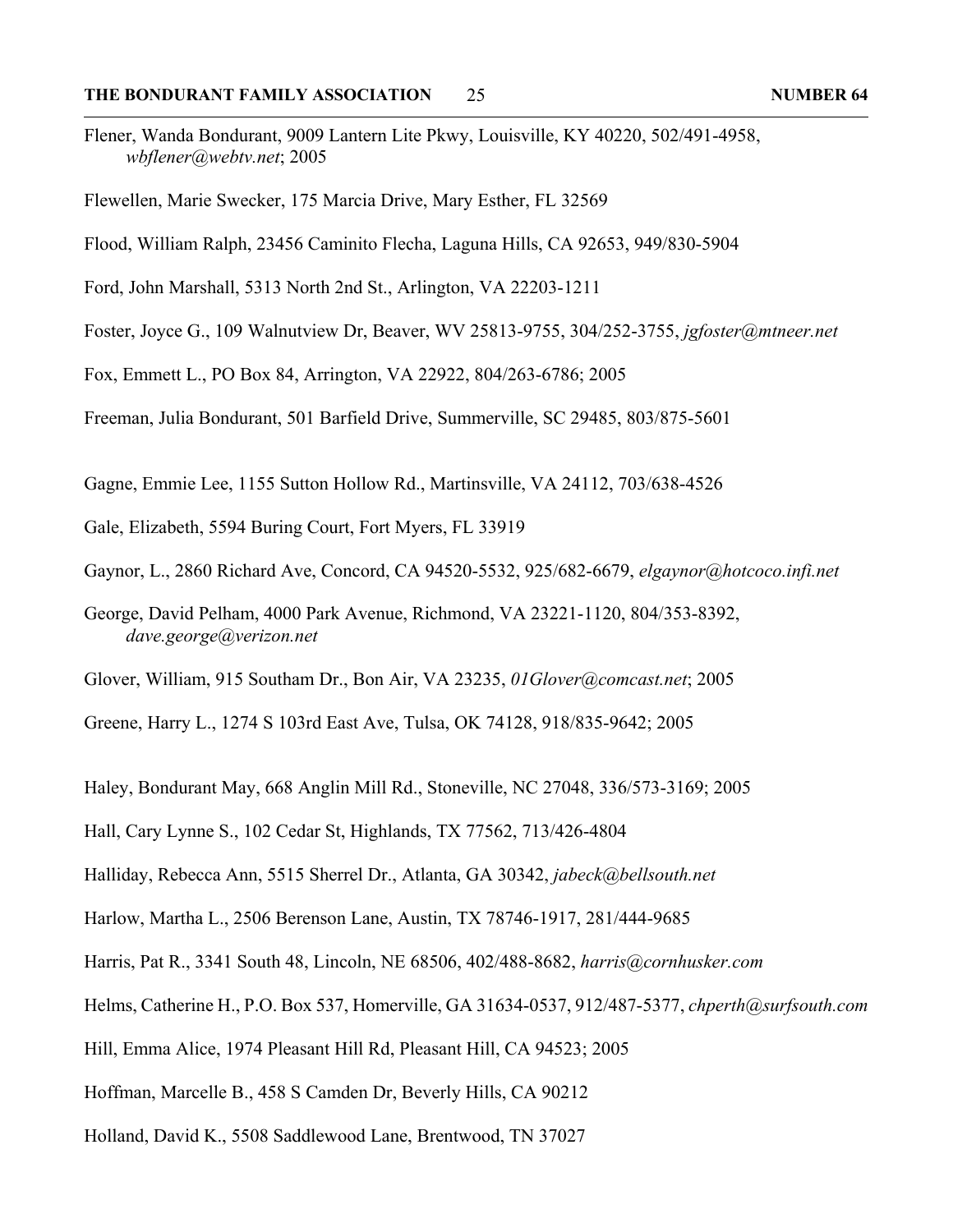Humphrey, Mary, 19040 Brook Lane, Saratoga, CA 95070

Isaacs, Judy, P.O. Box 1407, Frankfort, KY 40602-1407

- Jones, R. Clifton, Jr., 4023 Latham Dr, Haymarket, VA 22069, 703/754-7030, *cliffrcj@erols.com*
- Karns, Tommy, 905 Jona Kay Terrace, Norman, OK 73069, 405/360-5244
- Keese, Jean B., 325 Carolyn Dr., Harahan, LA 70123, 504/737-9563
- Kennedy, Beverly Otey, 2847 Titleist Dr, Salem, VA 24153, 540/387-2476
- Kent, Helen Bondurant, 1484 Oak Forest Dr., The Villages, FL 32162, 352/751-1318, *rgrhln@atlantic.net*; 2005 2006
- Kingen, Sharon, 3713 Chadam Lane Apt. 2A, Muncie, IN 47304-6310, 317/335-3781
- Lambert, Joseph B., 1956 Linneman St, Glenview, IL 60025
- Lane, Eloise, 2207 Dogwood, Pampa, TX 79065, 665-1064
- Lanier, Mary B., 950 Echota Road, Clarkesville, GA 30523, 706/754-3887
- LeGrand, Louis E., 8100 Colebrook Rd, Richmond, VA 23227, 804/266-6288
- Lefferts, Janet, 5431 20th St N, Arlington, VA 22205, 703/536-8916
- Louderback, Theresa Tyree, 505 Pleasant Pt. Rd, Statesboro, GA 30458, *mqll@bullock.com*
- Lynch, Jack, 4325 Old Columbia Pike, Annandale, VA 22003-2123
- Lynch, Rebecca B., 6533 Elmdale Rd, Alexandria, VA 22312, 703/354-6634
- Lynch, Ruth, 205 Farnham Dr., Richmond, VA 23236, 804/749-4499, *ldylynch@aol.com*
- Maler, Ernest, 309 South Ave. Q #405, Clifton, TX 76634, 817/826-3566
- Malinen, Cheryl Morgan, 1654 SE 2nd St, Astoria, OR 97103, 503/325-7103, *cherylmalinen@msn.com*
- Mathis, Margaret Ann, 1590 Dutchman Lake Road, Vienna, IL 62995, 618/658-3581
- McCraw, Frank P., Jr., 12753 Bren Forest Way, Manassas, VA 22111, 703/680-7810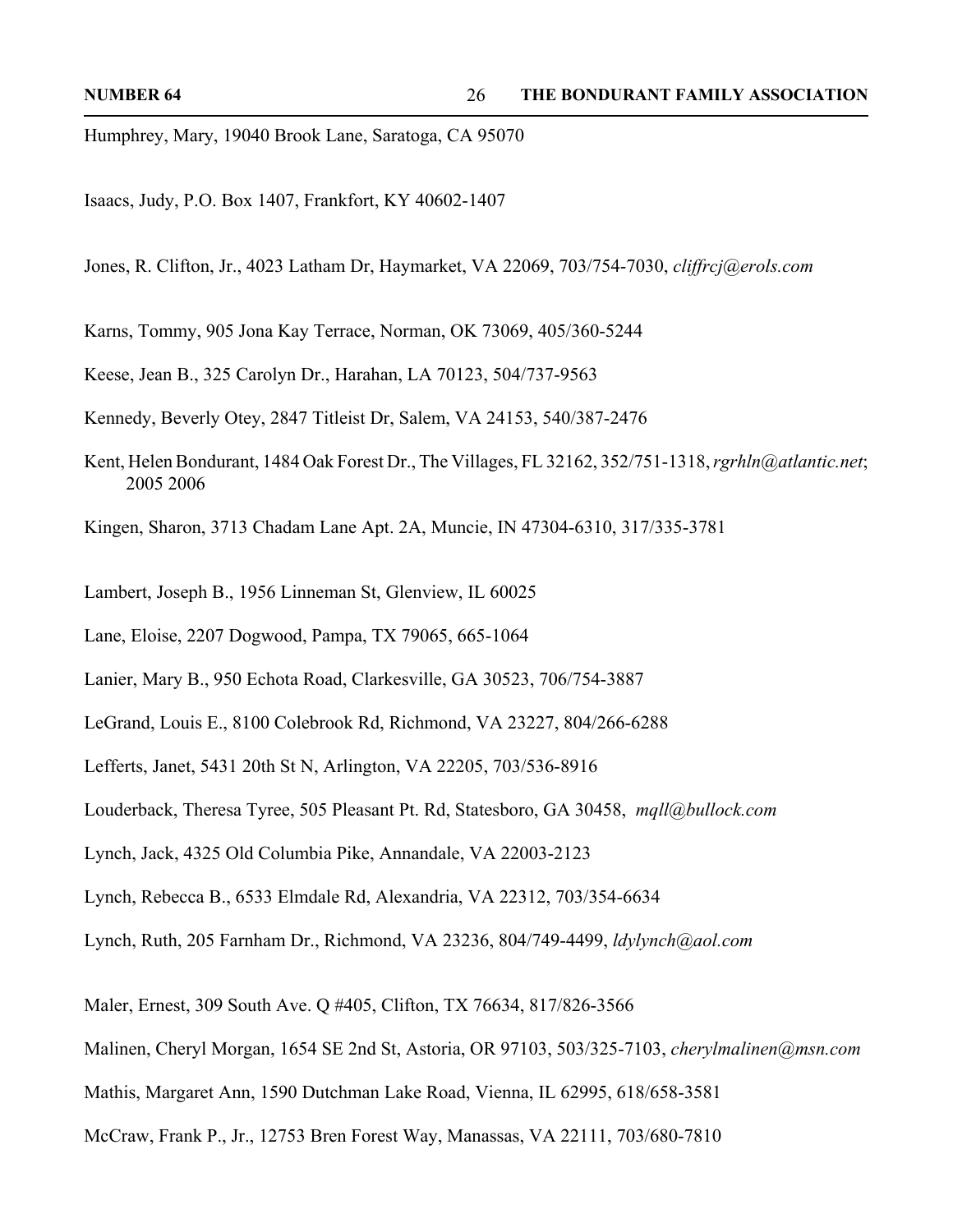McKinney, Kathryn B., P.O. Box 363, Kings Mountain, NC 28086-0363, *KmcK@carolina.rr.com*; 2005

Mehaffey, James I., 23 Webb Rd, Chadds Ford, PA 19317, 610/459-2882, *handym2007@aol.com*

Menconi, Nikki, 619 - 4th St, Bremerton, WA 98337, *weefake29@aol.com*

Meyer, Richard, 211 E York St, Savannah, GA 31401, 912/232-0801

- Miller, Hazel G., 434 North Park St., Mullins, SC 29574, 843/464-1986, *hazelgmiller@webtv.net*
- Mills, Laura Jane Fisher, 1051 Sassafras Circle, Bloomington, IN 47401-1281, 812/323-7720, *lamills@bloomington.in.us*

Morgan, James L., 15 River Creek Lane, Counce, TN 38326, 731/689-0160,

Morgan, Kenneth L. B., 397 Giotto, Irvine, CA 92614, 480/367-1228, *cosmicdot@earthlink.net*

Muster, Susan Bondurant, PO Box 160, Calhoun, KY 42327, 502/273-3124, *jmuster47@aol.com*

Reifscneider, Patricia Ann, 799 Buck Blvd. SE, Calhoun, GA 30701, 706/625-1711

Rogers, Jeanne-Marie, 2101 Terriwood Ct, Louisville, KY 40223, *JeanneMarieR@aol.com*

Sallee, Denise, 935 Forest Ave., Pacific Grove, CA 93950, 831/655-4699, *boann2000@yahoo.com*

Sallee, Paul, 256 Sugar Maple Ct., Howell, NJ07731-3006, 732/431-3003, *teamnj@aol.com*

Schuman, O. William, Jr., 1006 James Madison Circle, Falmouth, VA22405, 540/371-5956

- Schwaninger, Fredde L., 3812 S. Sequoia Ave., Broken Arrow, OK 74011-1156, 918/461-1375, *flswan@aol.com*
- Shaver, Richard E., 27830 Fern Ridge Rd, Sweet Home, OR 97386-9559, 367-2999
- Smiley, Elisabeth G.B., 2350 Redwood Road, Apt. 324, Napa, CA 94558-3271, 707/257-3962
- Smith, Ruby Talley, 1429 Decatur St, Baltimore, MD 21230, 410/752-3752, *rubygem@aol.com*; 2005
- Statham, Polly Jane, 6 Vancouver Place, Sherman, TX 75092, 903/892-2437
- Stinnett, Mary B., 338 Fletcher's Level Rd., Amherst, VA 24521, 804/945-5149, *beezie48@aol.com*; 2005
- Sublette, Agnes , 541 Sublette Rd, Hickman, KY 42050, 401/283-0543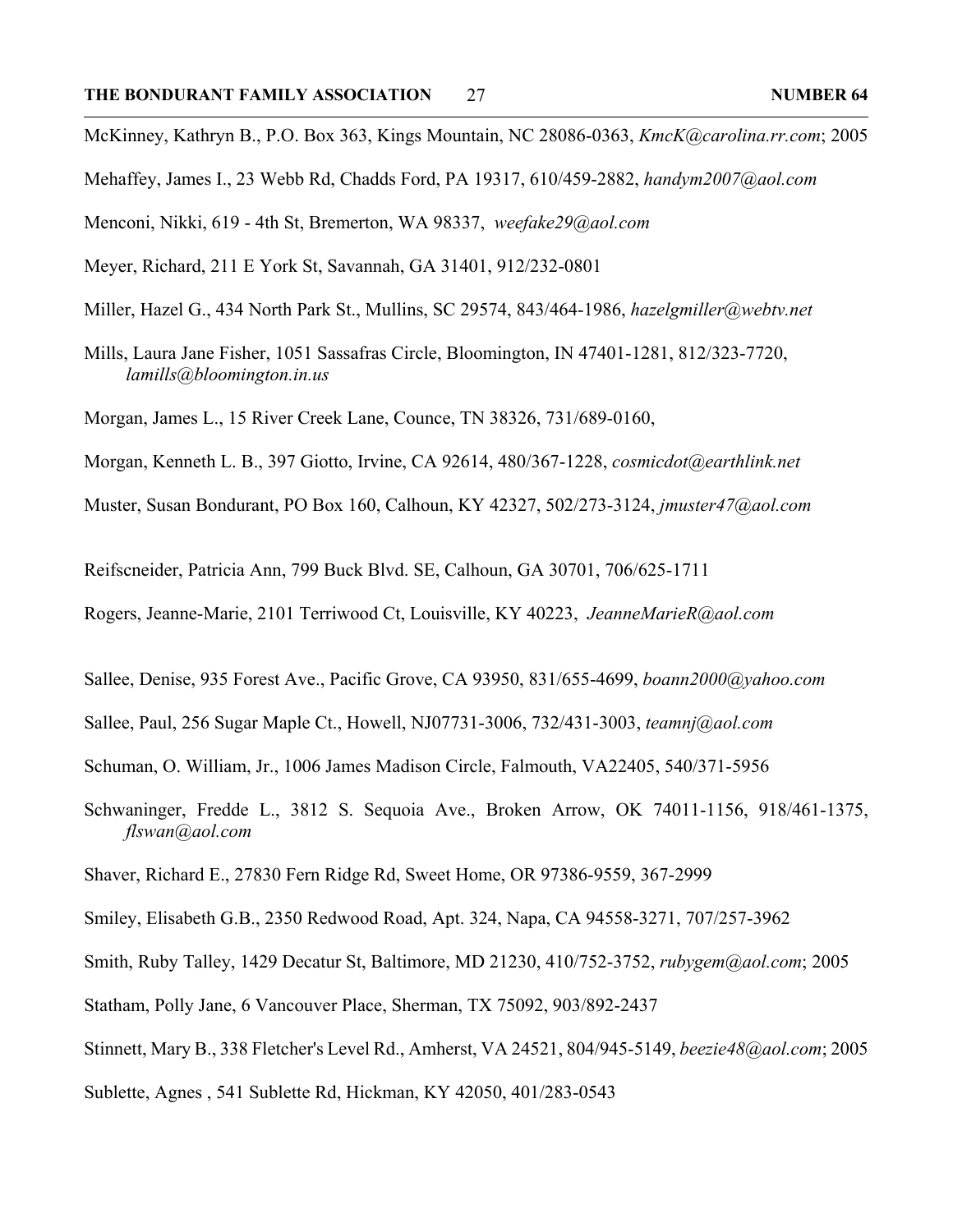Swecker, Claude E., 6205 Farrington Rd. Apt. B-9, Chapel Hill, NC 27517, 919/402-1570, *csweck@aol.com*; 2005

Tanner, Judy C., 210 Eagle Drive, Macon, GA 31211, 478/755-0882, *Jtanner755@aol.com*

Taylor, Dona McGowan, 680 McKelvy Rd., Camden, TN 38320-4811, 731/584-6934, *adtaylor@usit.net*

Thomas, Suzanne Nelson, 5515 Fall Creek Hwy., Granbury, TX 76049, 817/326-4264; 2005

Tovar, Louise B., PO Box 39, Springer, OK 73458, 580/653-2360, *lbtovar@brightok.net*

Wagner, Ronald, 205 Highland Dr., Warner Robbins, GA 31088, 478/922-1353, *rtelope@home.com*

Waldon, Carolynn Knauff, 520 E Main St, Ripon, CA 95366, 209/599-2636, *waldonhaus@aol.com*

Warren, Mary Bondurant, 750 Glenwood Drive, Athens, GA 30606-4628, 706/549-1264, *itsmarbleous@hotmail.com*

Wegenast, Virginia J., 8021 52nd Ave West, Mukilteo, WA 98275-2633, 425/355-9855, *dwegenast@aol.com*

Wilcox, McClelland W., 10 Perry St., New York, NY 10014, 212/8736-1089

Wilkins, Walter R., 6021 Prestwick, Mc Kinney, TX 75070, 214/726-1120, *gailymae@sbcglobal.net*; 2005

Will, Frances B., 89190 Dahlin Road, Florence, OR 97439, 541/997-3003, *fngwill@presys.com*

Wilson, George M., 900 North Taylor St. #1927, Arlington, VA 22203-1894, 703/465-2149; 2005

Wilson, Jerome A., III, PO Box 65, Blackstone, VA 23824, 804/292-7221

Wilson, Scott D., 77 N Lakeside Dr W, Medford, NJ 08055, 609/654-4759

Wingert, David W., 1366 Harvard Rd, Atlanta, GA 30306, *shrwing@bellsouth.net*

Woodson, Melba G., 1801 N Glen Valley Dr, Irving, TX 75061, 972/579-9187

Wray, Carroll, 94 Carolina Hills Dr., Horse Shoe, NC 28742, 828/890-5161, *carrollwray@hotmail.com*

Yeck, Joanne, 3485 Indian Hill Dr., Kettering, OH 45429, 937/294-3777

Young, Ann B., 1133 Woodland Dr, Wilson, NC 27893, 252/237-1357; 2005 2006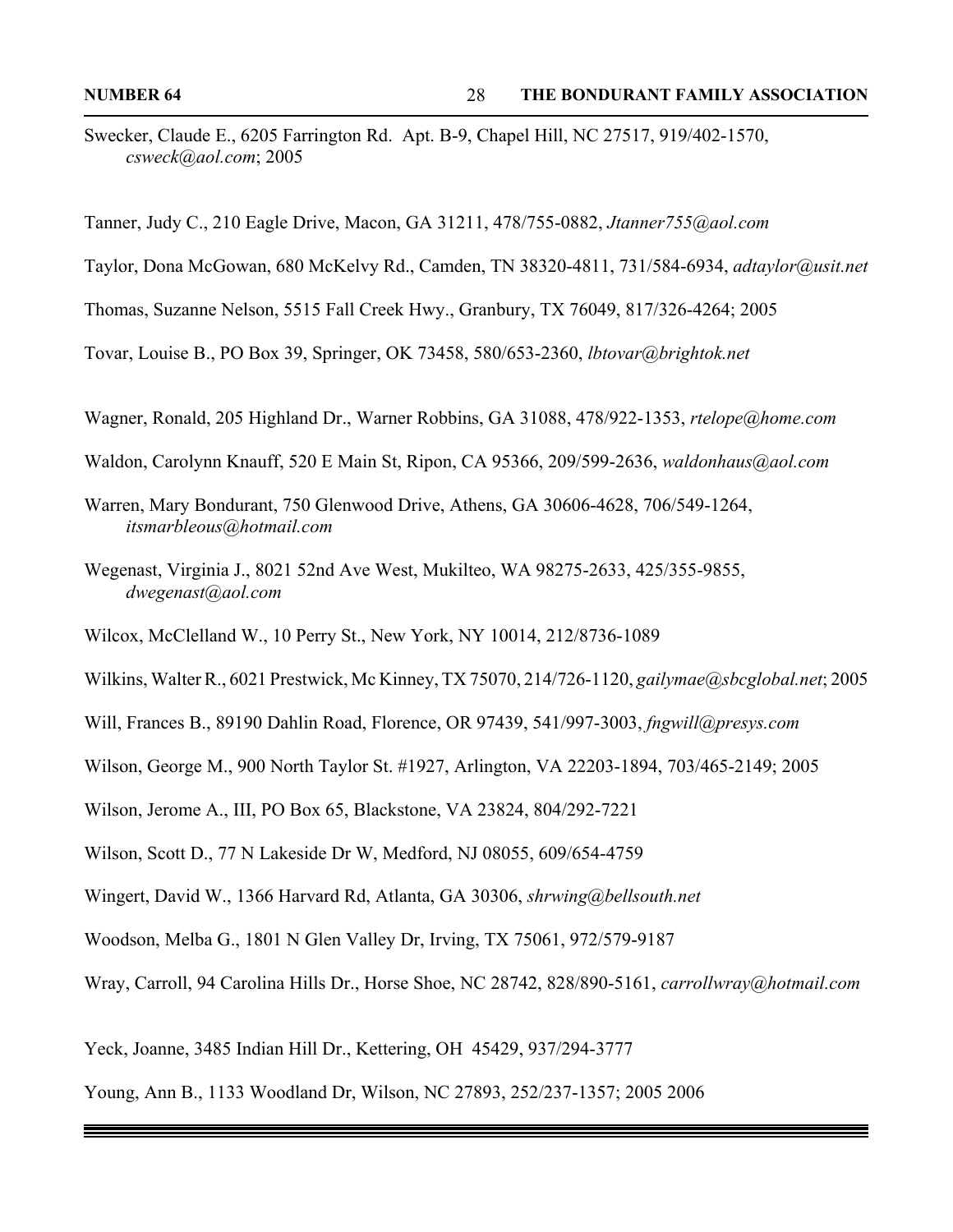## **THE BONDURANTS OF GÉNOLHAC, FRANCE**

by Mary Bondurant Warren

Following your suggestions, along with family history and "family trees," are included photographs of the sites and documents relating to the family, maps, and even a driving tour of our most important places. With this hardbound 172 page book, you can be your own tour guide and see the sights in France at your leisure. If you want to see the places you'll read about, get the two videos, *BONDURANT HOMECOMING*, and *OUR FOREMOTHERS*.

Jeff Duvall contributed "Our Ancient Ancestors" which takes us back 30 generations from **Jean-Pierre to Charlemagne**. We learn of French, Spanish and Neopolitan ancestors we didn't know we had, and in the process a lot of French history.

#### **VIDEOTAPES**

#### *THE BONDURANT HOMECOMING* **- 1993 \$35.00**

Dedication of the plaque at Genolhac France, home of Jean-Pierre Bondurant, Huguenot. Views of the tour of family sites made by members of the Bondurant Family Association in August 1993.

#### **THE STORIES OF OUR FOREMOTHERS - 1996** \$35.00

Lives of our European ancestors - the Amat, Barjon, Belcastel, and Bondurant progenitors, told with visits to their homes and towns, some dating back to the 10th century.

**SPECIAL OFFER:** The new book and both videos as <u>a set</u> are available for \$75. The book alone is \$30 per copy, postpaid. Order by mail from:

> **HERITAGE PAPERS P.O. Box 7776 Athens, GA 30604-7776**

or by telephone, using your credit card, VISA or MasterCard, call **706/549-1264**.